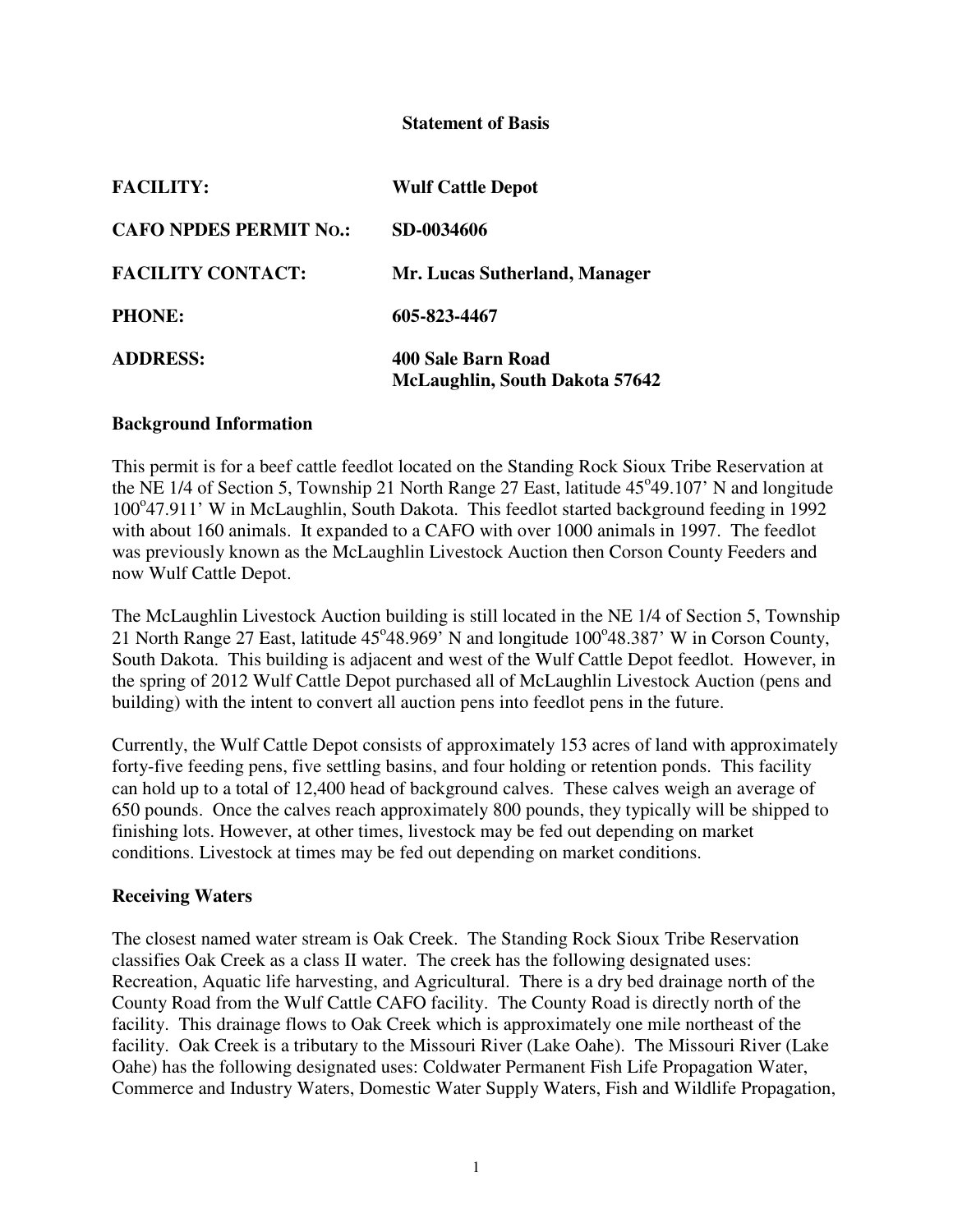Recreation, and Stock Watering Waters, Immersion Recreation Waters, Irrigation Waters, and Limited Contact Recreation Waters.

The Wulf Cattle CAFO facility has constructed five new settling basins and expanded four wastewater holding ponds to collect all runoff from the feedlot. A wastewater flow diagram outlining the feedlot and the drainage areas is in Section A of the NMP. There are four separate drainage areas which include a combination of sediment basins, diversions and holding ponds. All the basins, diversions and ponds ultimately drain via gravity to Holding Pond #4. Wastewater from holding Pond #4 is pumped via a floating pump to a center pivot on Field #3 for land application.

All of the pens (and part of the parking lot) that were previously part of the McLaughlin Livestock Auction (now owned and being incorporated into the feedlot) drain to Holding Ponds # 3 or #4. The feedlot holding ponds were designed to account for this additional capacity to handle the drainage from the previous livestock auction. The holding ponds were sized approximately 6.7 percent larger to account for this area. The feedlot facility also planted about 1800 seedlings (five rows) with a drip system along the north side of the feedlot to act as a barrier between the feedlot and its neighbors.

The facility has wastewater storage capacity of  $3,043,050$  ft<sup>3</sup> (22,763,595 gallons) for manure, litter, and process wastewater generated from the animals as indicated in the NMP. According to the NMP, the facility generates approximately 1,428,971 ft<sup>3</sup>/year (10,688,702 gallons/year) of manure, litter and wastewater. Therefore, there is excess storage capacity in the wastewater lagoon system.

There are approximately 7,000 acres of land owned or leased by the permittee. These lands are available for applying the CAFOs manure, litter, and process wastewater.

## **Monitoring Data**

No discharges have been reported from this facility over the past 8 years.

## **GENERAL STATUTORY AND REGULATORY INFORMATION**

Section 301(a) of the Clean Water Act (CWA), 33 USC 1311(a), prohibits the discharge of pollutants to waters of the U.S. in the absence of authorizing permits, including NPDES permits. The CWA Section 402, 33 USC 1342, authorizes EPA (or EPA-approved States) to issue NPDES permits allowing such discharges on condition that they in part will comply with requirements implementing CWA Sections 301, 304, and 401 [33 USC 1311, 1314, and 1341].

Among those requirements are effluent limitations reflecting levels of technological capability, water quality standards, and other more stringent requirements States may adopt. Violation of a condition contained in this permit, is a violation of the CWA and subjects the operator of the permitted facility to the penalties specified in Section 309 of the Act.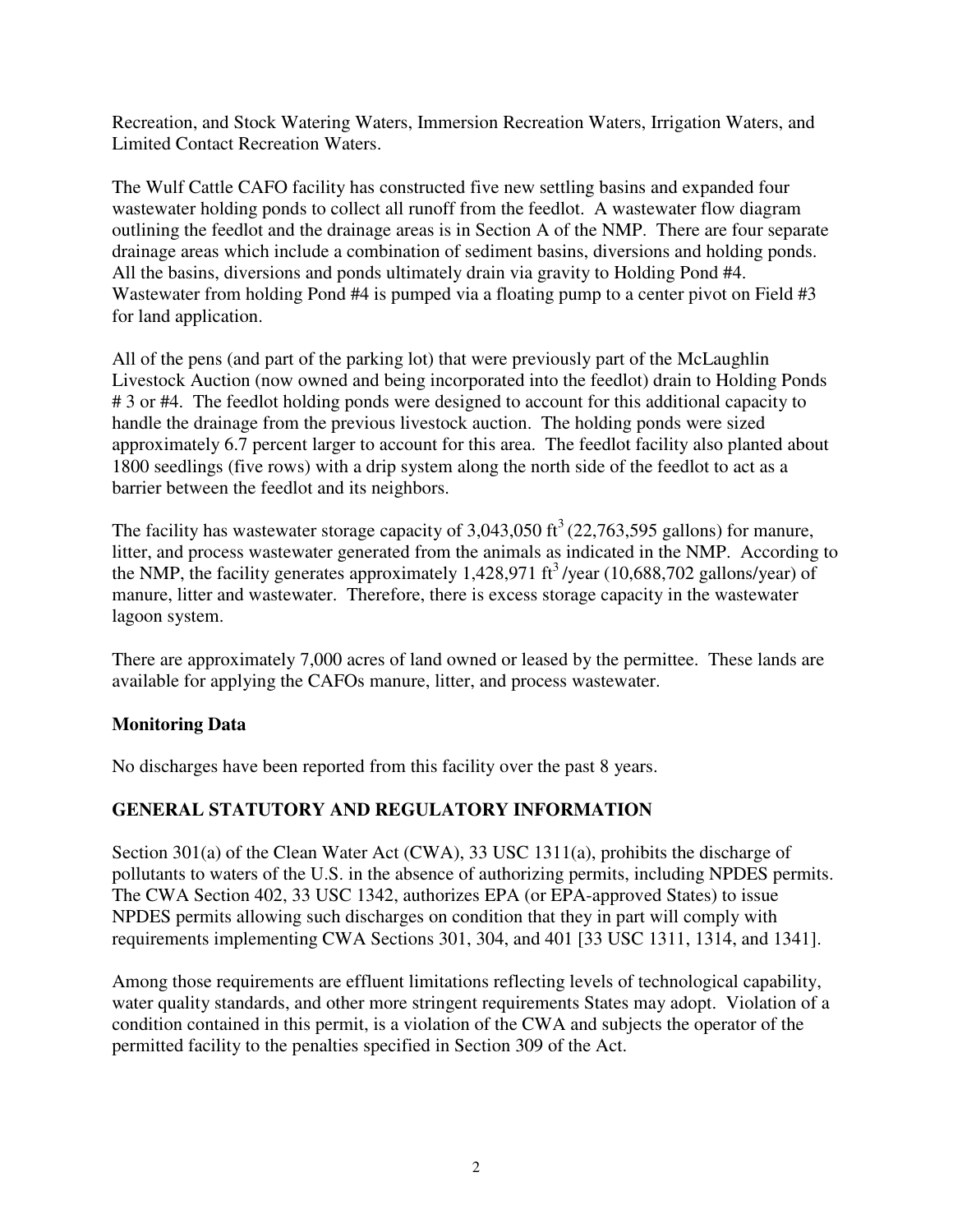## **Permit Expiration**

In accordance with 40 CFR Part 122.46(a), this permit has a term of five years from the effective date.

## **RATIONALE FOR EFFLUENT LIMITATIONS AND STANDARDS**

## **A. Effluent Limitations**

Section 301 of the CWA prohibits the discharge of pollutants by any point source into waters of the U.S. except in accordance with a permit. It also requires that dischargers comply with effluent limitations necessary to meet water quality standards. The NPDES permit regulations at 40 CFR 122.44(a) and (d) implement Section 301 by requiring that each NPDES permit issued under Section 402 include conditions that meet technology-based effluent limitations and standards, as well as water quality standards.

## **1. Technology-based Effluent Limitations**

Large CAFOs are subject to the effluent guidelines found at 40 CFR Part 412.

Pursuant to the Clean Water Act (the "Act") Section  $402(a)(2)$  [40 CFR 122.44(k)(3)], best management practices (BMPs) are being proposed in the permit. These practices are reasonably necessary either to achieve effluent limitations or to carry out the Act's goals of eliminating the discharge of pollutants as much as practicable and to maintain water quality

a. Technology-based Effluent Limitations and Standards – Production Area

There shall be **no discharge** of manure, litter, or process wastewater pollutants into waters of the United States from the production area except as provided below: (In accordance with 40 CFR 412.31 and 412.43)

The design storage volume must reflect manure, wastewater, and other wastes accumulated during the storage period; normal precipitation less evaporation on the surface area during the entire storage period; normal runoff from the facility's drainage area during the storage period; 25-year, 24-hour precipitation on the surface (at the required design storage volume level) of the facility; 25-year, 24-hour runoff from the facility's drainage area; residual solids after liquids have been removed; necessary freeboard; and, in the case of treatment lagoons, a minimum treatment volume necessary to allow anaerobic treatment to occur.  $[40 \text{ CFR } 122.42(e)(1)(i)]$ 

b. The additional measures and records. In accordance with 40 CFR 412.37(a) and (b).

## **2. Additional Measures – Applicable to the Production Area**

Visual inspections of the production area including:  $[412.37(a)(1)]$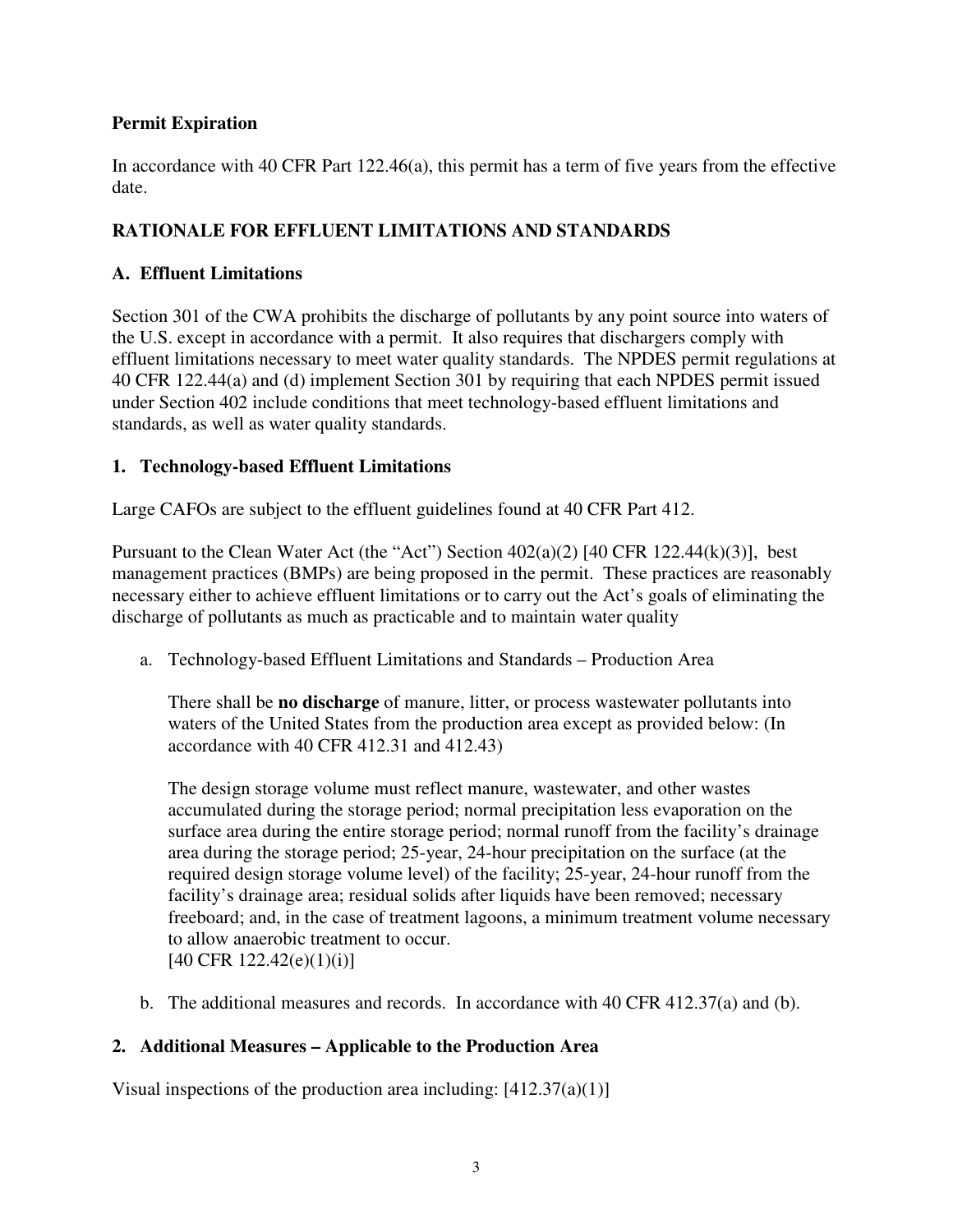- a. Weekly inspections of all storm water diversion devices, runoff diversion structures, and devices channeling contaminated storm water to the wastewater and manure storage and containment structures.  $[40 \text{ CFR } 412.37(a)(1)(i)]$
- b. Daily inspections of all water lines, including drinking water and cooling water lines. [40 CFR 412.37(a)(1)(ii)
- c. Weekly inspections of the manure, litter, and process wastewater impoundments noting the level as indicated by the depth marker installed in accordance with part d below, and 40 CFR 412.37(a)(2). [40 CFR 412.37(a)(1)(iii)]
- d. Installation of a depth marker in all open surface liquid impoundments which clearly indicates the minimum capacity necessary to contain the runoff and direct precipitation of the 25-year, 24-hour rainfall event.  $[40 \text{ CFR } 412.37(a)(2)]$
- e. Correction of any deficiencies that are identified as a result of visual inspections as soon as possible. [40 CFR 412.37(a)(3)]
- f. No disposal of animal mortalities in any liquid manure or process wastewater systems and handling of animal mortalities in such a way as to prevent discharge of pollutants to surface water. [40 CFR 412.37(a)(4)]
- g. Complete records of maintenance for the production area, in accordance with 40 CFR 412.37(b). Records must be maintained on-site at the permitted CAFO for five years from the date they are created and must include the records identified in the Operation and Maintenance section of Table IV-A of the permit.

## **3. Water Quality-based Effluent Limitations and Standards – Production Area**

In those cases where technology-based effluent limitations are not sufficient to meet water quality standards, the permitting authority must develop more stringent water quality-based effluent limitations on a site-specific basis. NPDES permits for CAFOs may include BMPs as water quality-based effluent limitations or use BMPs that are reasonably necessary to meet water quality-based effluent limitations [40 CFR 122.44(k)].

### **4. Technology-based Effluent Limitations and Standards – Land Application Areas under the Control of the CAFO Owner/Operator**

The CAFO must develop and implement a nutrient management plan. [40 CFR 412.4(c)(1)]

a. Develop and implement a nutrient management plan that is based on a field-specific assessment of the potential for nitrogen and phosphorus transport from the field. [40 CFR 412(c)(1)]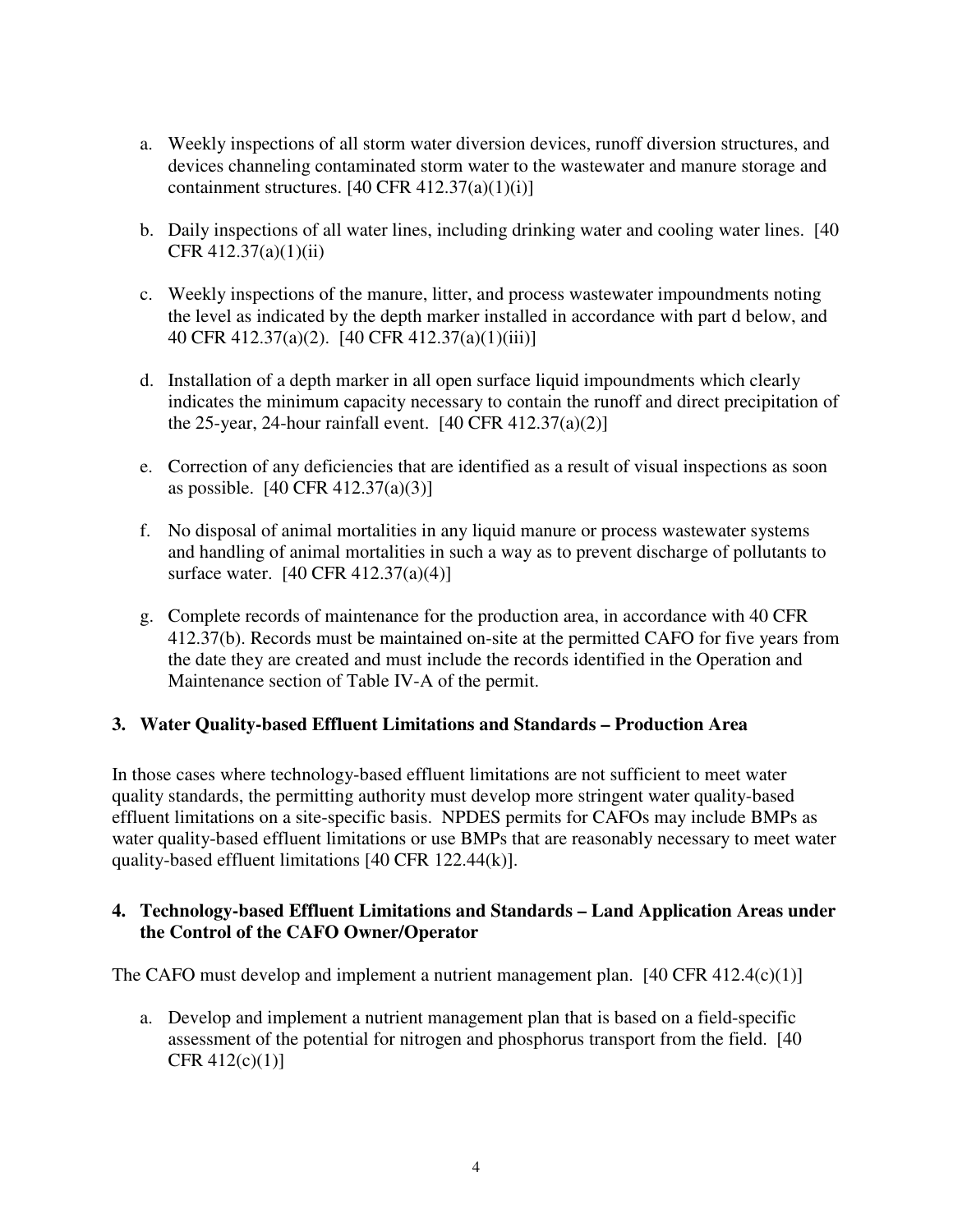- b. Address the form, source, amount, timing, and method of application of nutrients on each field to achieve realistic production goals, while minimizing nitrogen and phosphorus movement to surface waters.  $[40 \text{ CFR } 412(c)(1)]$
- c. Determine application rates for manure, litter, and process wastewater that minimize phosphorus and nitrogen transport from the field to surface waters in accordance with the technical standards for nutrient management established by the Director.[40 CFR 412(c)(2)]
- d. In addition to the above technology-based effluent limitations for the land application areas, EPA has established BPJ requirements for identification of site specific conservation practices to control runoff of pollutants to waters of the U.S. [40 CFR  $122.42(e)(1)(vi)$ ]
- e. Establishment of protocols to land apply manure, litter, and process wastewater in accordance with site specific nutrient management practices that ensure appropriate agricultural utilization of the nutrients in the manure, litter, or process wastewater. [40 CFR 122.42(e)(1)(vii)]
- f. Analyze manure a minimum of once annually for nitrogen and phosphorus content and soil a minimum of once every five years for phosphorus content.  $[40 \text{ CFR } 412.4(c)(3)]$
- g. Periodically inspect for leaks equipment used for land application of manure, litter, or process wastewater. [40 CFR 412.4(c)(4)
- h. Do not apply manure, litter, or process wastewater closer than 100 feet to any downgradient surface waters, open tile line intake structures, sinkholes, agricultural well heads, or other conduits to surface waters. As a compliance alternative, the CAFO may substitute the 100-foot setback with a 35-foot wide vegetated buffer where applications of manure, litter, or process wastewater are prohibited. [40 CFR 412.4(c)(5) and 40 CFR  $412.4(c)(5)(i)$ ]
- i. Complete on-site records including the site specific NMP must be maintained to document implementation of all required land application practices. [40 CFR 412.37(b)]

## **5. Other Limitations for Land Application Areas under the Control of the CAFO Owner/Operator**

- a. Additional BMPs to control discharges from land application areas. [Based on Best Professional Judgment]
- b. Prohibitions
	- (i) There shall be no discharge of manure, litter or process wastewater to a water of the United States from a CAFO as a result of the application of manure, litter or process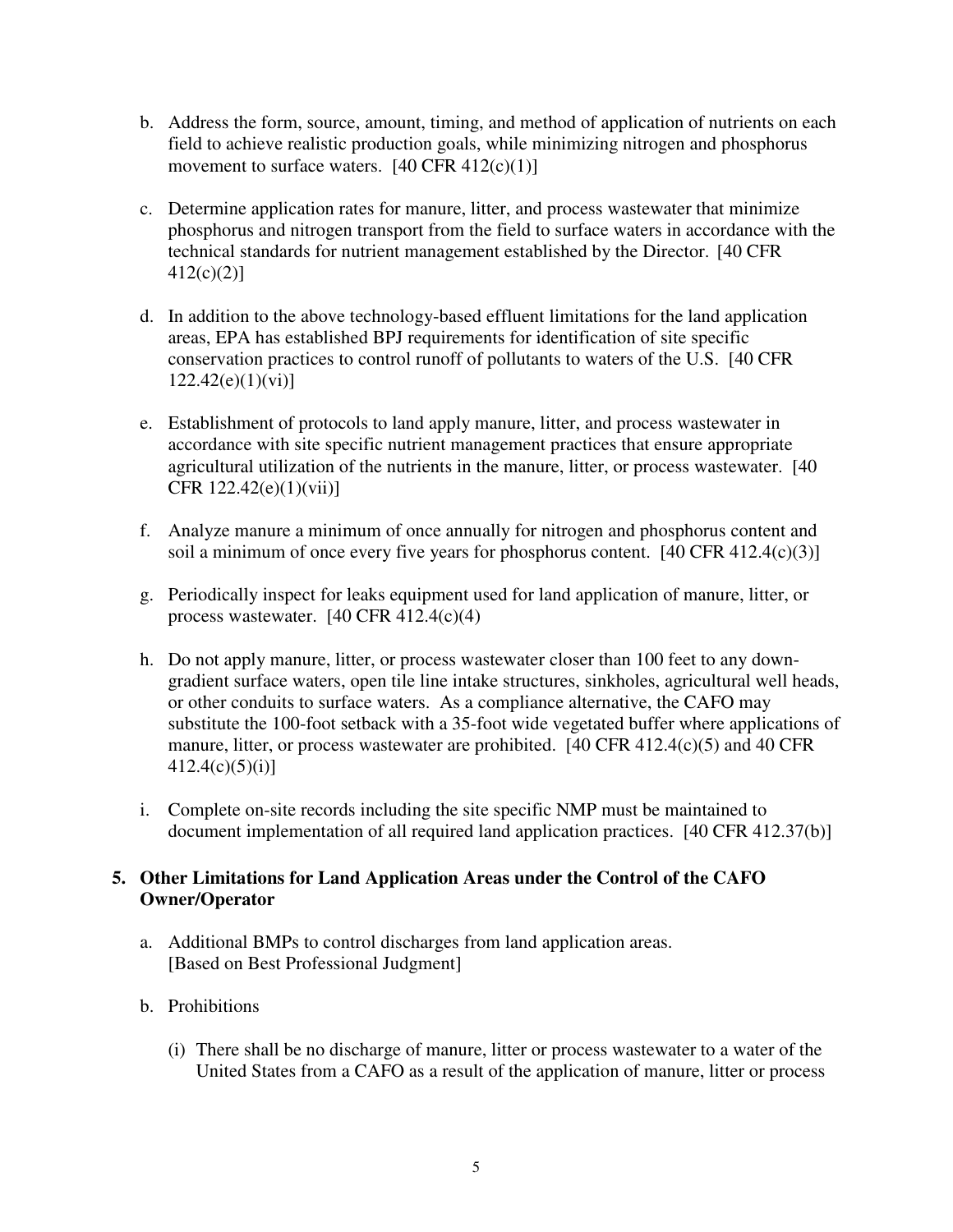wastewater to land areas under the control of the CAFO, except where it is an agricultural storm water discharge. [40 CFR 122.23(e)]

c. Water Quality-Based Effluent Limitations.

 Discharges from CAFO land application areas, except where it is an agricultural storm water discharge, are subject to NPDES requirements, including water quality-based effluent limitations. Federal regulations [40 CFR 122.44(d)] require permit limitations to control all pollutants which may be discharged at a level with will cause, have the reasonable potential to cause, or contribute to an excursion above water quality standard. In most instances, a CAFO that meets technology-based permit limits requiring manure to be applied at appropriate agronomic rates will eliminate all or most dry weather discharges. However, if such discharges remain, the Permitting Authority must determine the need for additional water quality-based effluent limitations to meet applicable water quality standards based on the circumstances of each particular case (see the Preamble to the Final Rule, 73 FR 70,418 (November 20, 2008)).

 This permit prohibits all dry weather discharge from the land application area. This includes, but is not limited to, the dry weather discharge of irrigation water not associated with nutrient application on fields where manure was previously applied.

### **6. Effluent Limitations - Other Discharges**

a. Other production area discharges

Permit limitations are based on best professional judgment (BPJ) when national effluent limitations guidelines that apply to the appropriate category, or to the particular process involved, have not been issued. EPA can use BPJ to develop special permit conditions to address specific discharges at CAFOs, such as washdown of equipment that has been in contact with manure, discharges of fuel, and pollutants (i.e., manure and feed) which have fallen to the ground immediately downwind from confinement building exhaust ducts and ventilation fans and are carried by storm water runoff to waters of the U.S. (see Section 4.1.1 of EPA's December 31, 2003, NPDES Permit Writers' Guidance Manual and Example NPDES Permit for CAFOs). Discharges from CAFOs, including process wastewater discharges from outside the production area, non-process wastewater discharges, and storm water discharges not addressed under the ELG, except where they are considered an agricultural storm water discharge, are subject to NRDES requirements, including water quality-based effluent limitations.

## **B. Other Legal Requirements**

No condition of this permit releases the permittee from any responsibility or requirements under other statutes or regulations, Federal, Indian Tribe or Local. [40 CFR Parts 122.1(f) and 122.49]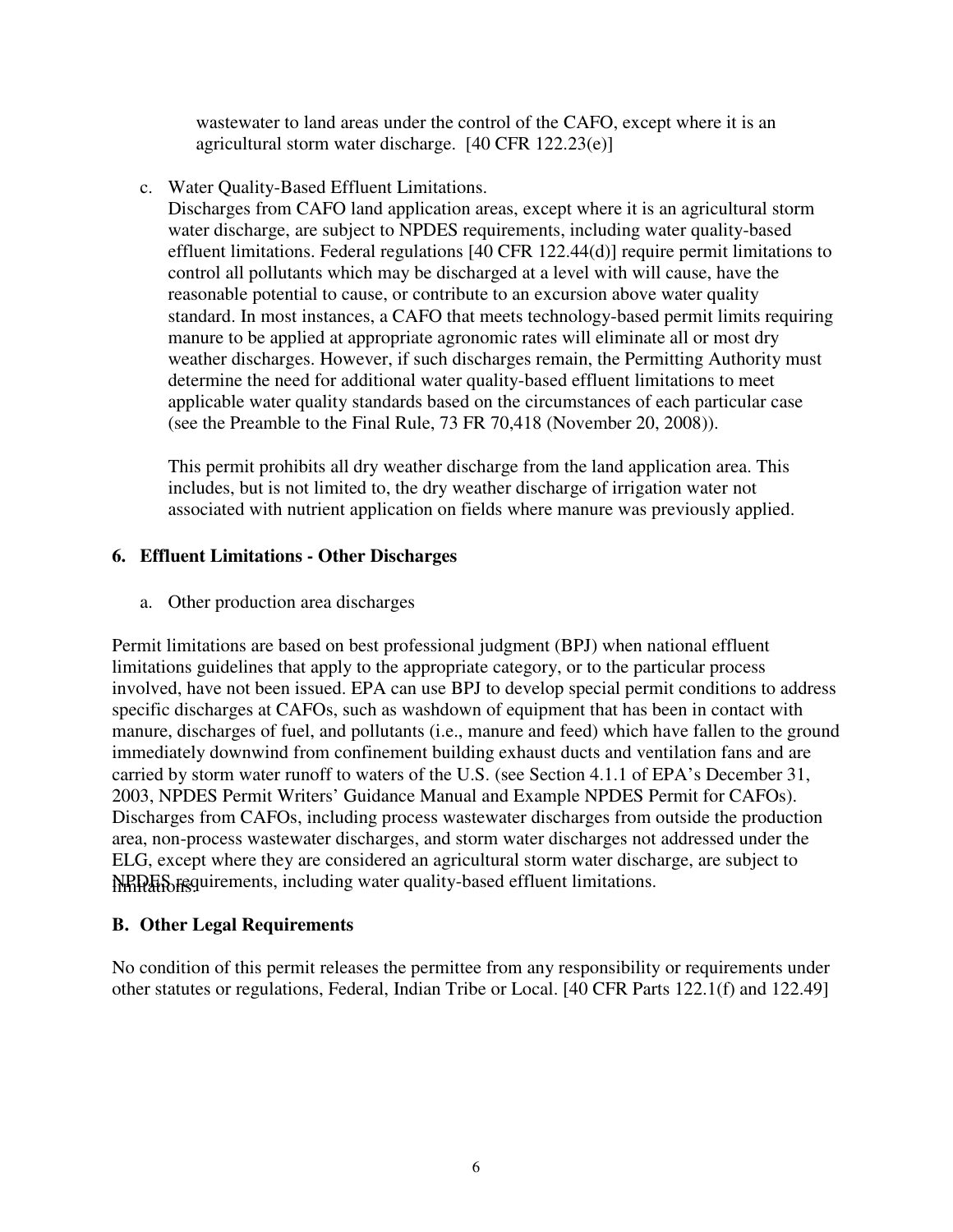## **III. SPECIAL CONDITIONS**

## **A. Nutrient Management Plan**

Schedule. The completed NMP must be submitted to the Permit Authority with the permit application for CAFOs seeking coverage under this permit. The permittee shall implement its NMP upon authorization under this permit. [40 CFR 122.23(h)]

#### 1. NMP Terms and Conditions

The permittee must develop, submit with permit application, and upon authorization implement a site specific Nutrient Management Plan (NMP). The NMP must specifically identify and describe the practices that will be implemented to assure compliance with the effluent limitations and special conditions in this CAFO permit. The NMP must be developed in accordance with the SD NRCS Conservation Practice Standard Code 590 (Nutrient Management). As provided in 40 CFR 123.36, these technical standards must be consistent with 412.4(c)(2), which in part provides that such standards must operate to minimize the transport of nutrients to surface waters. The nutrient management plan accomplishes this primarily by restricting the quantity of nutrients that can be land applied and matching that quantity with the nutrient needs of the crops being grown on the fields used for such land application. [40 CFR 122.23(h)]

Upon receipt of the NMP, the Director will review the NMP. The Director can request additional information if needed. The Director will use the NMP to identify site-specific permit terms, which must be incorporated as terms and conditions of the permit. [40 CFR 122.23(h)]

Once the permit application and NMP are complete and have been reviewed by the Director, the Director will notify the public make available for public review and comment of the proposed permit and materials submitted by the CAFO, including the CAFO's NMP, and the terms of the NMP identified by the Director to be incorporated into the permit, as determined by the Director, at the EPA Region 8 internet site (http://www.epa.gov/region8/water/cafo/). The notice will also provide the opportunity for the request for a public hearing on the proposed permit and NMP in accordance with 40 CFR 124.11 and 12. The public is provided 30 days to comment and request a hearing on the proposed terms of the NMP to be incorporated into the permit. The Director will respond to significant comments and can revise the NMP or terms of the permit if necessary. [40 CFR 122.23(h)]

The permit specifies that the NMP must, at a minimum, include practices and procedures necessary to implement the applicable effluent limitations and standards. In addition, the NMP must meet nine minimum measures required under 40 CFR 122.42(e)(1)(i-ix), and specified in this permit. These requirements include the following:

a. Ensure adequate storage of manure, litter, and process wastewater, including procedures to ensure proper operation and maintenance of the storage facilities. [40 CFR  $122.42(e)(1)(i)$ ]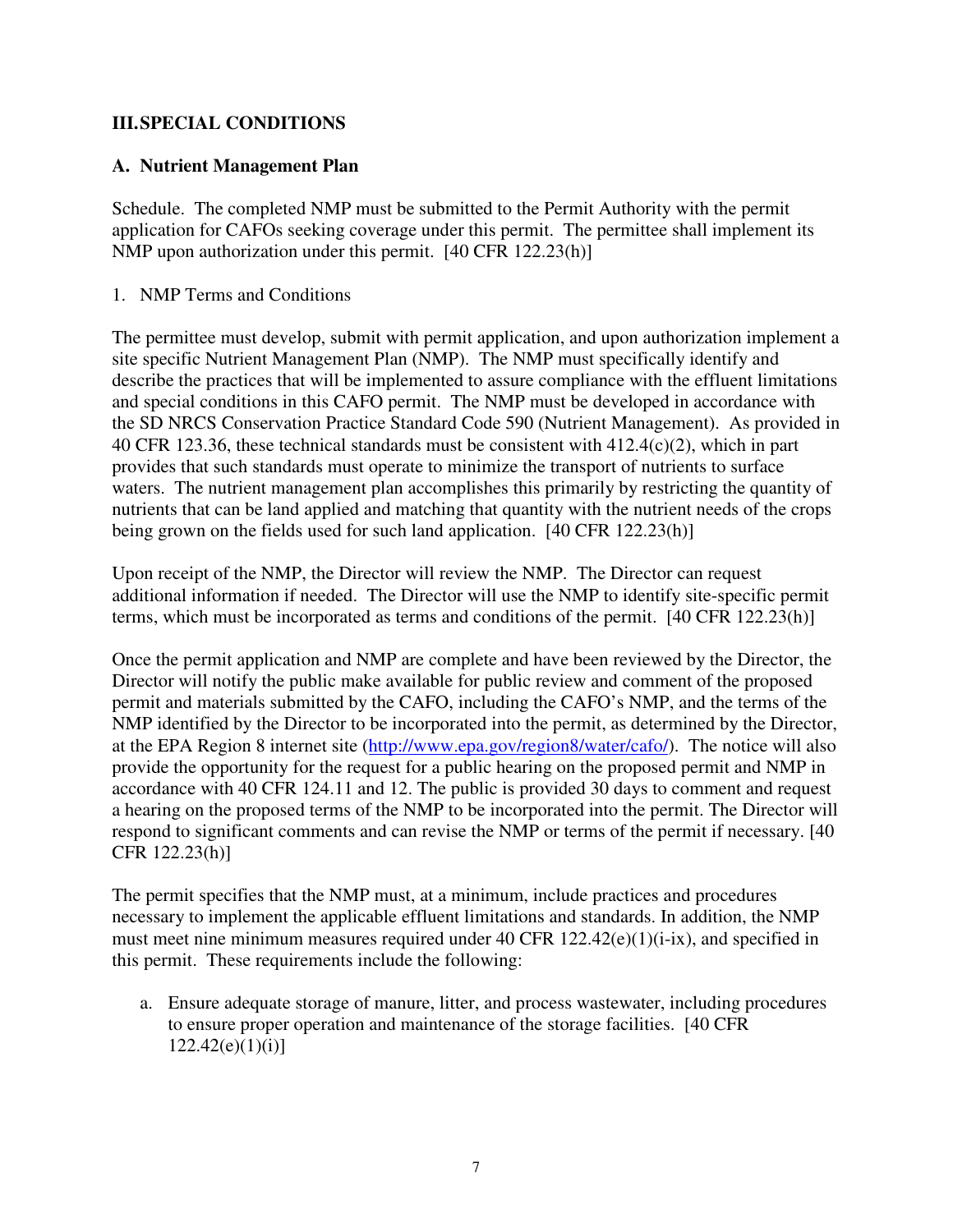- b. Ensure proper management of mortalities (i.e., dead animals) to ensure that they are not disposed of in a liquid manure, storm water, or process wastewater storage or treatment system that is not specifically designed to treat animal mortalities. [40 CFR  $122.42(e)(1)(ii)$ ]
- c. Ensure that clean water is diverted, as appropriate, from the production area. [40 CFR  $122.42(e)(1)(iii)$
- d. Prevent the direct contact of animals confined or stabled at the facility with waters of the United States. [40 CFR 122.23(1)(iv)]
- e. Ensure that chemicals and other contaminants handled on-site are not disposed of in any manure, litter, process wastewater, or storm water storage or treatment system unless specifically designed to treat such chemicals or contaminants. [40 CFR 122.23(1)(v)]
- f. Identify appropriate site specific conservation practices to be implemented, including as appropriate buffers or equivalent practices, to control runoff of pollutants to waters of the United States and specifically, to minimize the runoff of nitrogen and phosphorus. [40 CFR 122.23(1)(vi)]
- g. Identify protocols for appropriate testing of manure, litter, process wastewater, and soil. [40 CFR 122.23(1)(vii)]
- h. Establish protocols to land apply manure, litter, or process wastewater in accordance with site specific nutrient management practices that ensure appropriate agricultural utilization of the nutrients in the manure, litter, or process wastewater. [40 CFR 122.23(1)(viii)]

Application rates will be expressed in NMPs consistent with the approach described below:

- Narrative Rate Approach. An approach that expresses rates of application as narrative rate of application that results in the amount, in tons or gallons, of manure, litter, and process wastewater to be land applied according to the following specifications:
	- (A) The terms include maximum amounts of nitrogen and phosphorus derived from all sources of nutrients, for each crop identified in the nutrient management plan, in chemical forms determined to be acceptable to the Director, in pounds per acre, for each field, and certain factors necessary to determine such amounts. At a minimum, the factors that are terms must include: the outcome of the fieldspecific assessment of the potential for nitrogen and phosphorus transport from each field; the crops to be planted in each field or any other uses such as pasture or fallow fields (including alternative crops identified in accordance with paragraph  $(ii)(B)$  of this section); the realistic yield goal for each crop or use identified for each field, and the nitrogen and phosphorus recommendations from sources specified by the Director for each crop or use identified for each field. In addition, the terms include the methodology by which the nutrient management plan accounts for the following factors when calculating the amounts of manure,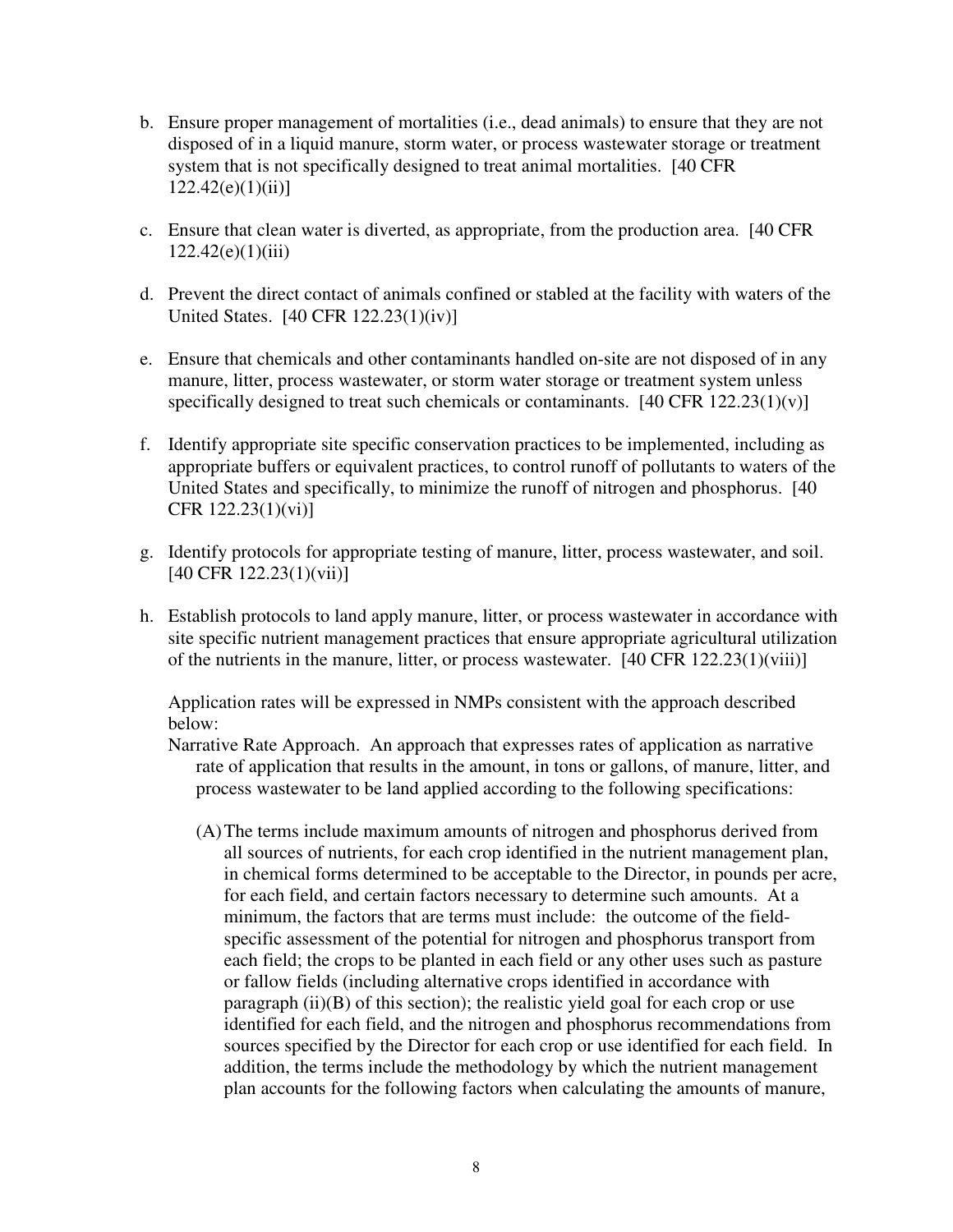litter, and process wastewater to be land applied: results of soil tests conducted in accordance with protocols identified in the nutrient management plan, credits for all nitrogen in the field that will be plant available; the amount of nitrogen and phosphorus in the manure, litter and process wastewater to be applied; consideration of multi-year phosphorus application; accounting for all other additions of plant available nitrogen and phosphorus to the field, the form and source of manure, litter, and process wastewater; the timing and method of land application; and volatilization of nitrogen and mineralization of organic nitrogen.

- (B) The terms of the nutrient management plan include alternative crops identified in the CAFO's nutrient management plan that are not in the planned rotation. Where a CAFO includes alternative crops in its nutrient management plan, the crops must be listed by field, in addition to the crops identified in the planned crop rotation for that field and the nutrient management plan must include realistic crop yield goals and the nitrogen and phosphorus recommendations from sources specified by the Director for each crop. Maximum amounts of nitrogen and phosphorus from all sources of nutrients and the amounts of manure, litter, and process wastewater to be applied must be determined in accordance with the methodology described in  $(ii)(A)$  of this section.
- (C) For CAFOs using this approach the following projections must be included in the nutrient management plan submitted to the Director, but are not terms of the nutrient management plan: the CAFO's planned crop rotations for each field for the period of permit coverage, the projected amount of manure, litter, or process wastewater to be applied; projected credits for all nitrogen in the field that will be plant available; consideration of multi-year phosphorus application: accounting for all other additions of plant available nitrogen and phosphorus to the field; and the predicted form, source, and method of application of manure, litter, and process wastewater for each crop. Timing of application for each field, insofar as it concerns the calculation of rates of application, is not a term of the nutrient management plan.
- (D) CAFOs that use this approach must calculate maximum amounts of manure, litter, and process wastewater to be land applied at least once each year using the methodology required in paragraph (ii)(A) of this section before land applying manure, litter, and process wastewater and must rely on the following data;
	- (1) a field-specific determination of soil levels of nitrogen and phosphorus, including, for nitrogen, a concurrent determination of nitrogen that will be plant available consistent with the methodology required in paragraph (ii)(A) of this section, and for phosphorus, the result of the most recent soil test conducted in accordance with soil testing requirements approved by the Director; and
	- (2) the results of most recent representative manure, litter, and process wastewater tests for nitrogen and phosphorus taken within 12 months of the date of land application, in order to determine the amount of nitrogen and phosphorus in the manure, litter, and process wastewater to be applied.  $[122.42(e)(5)(ii)$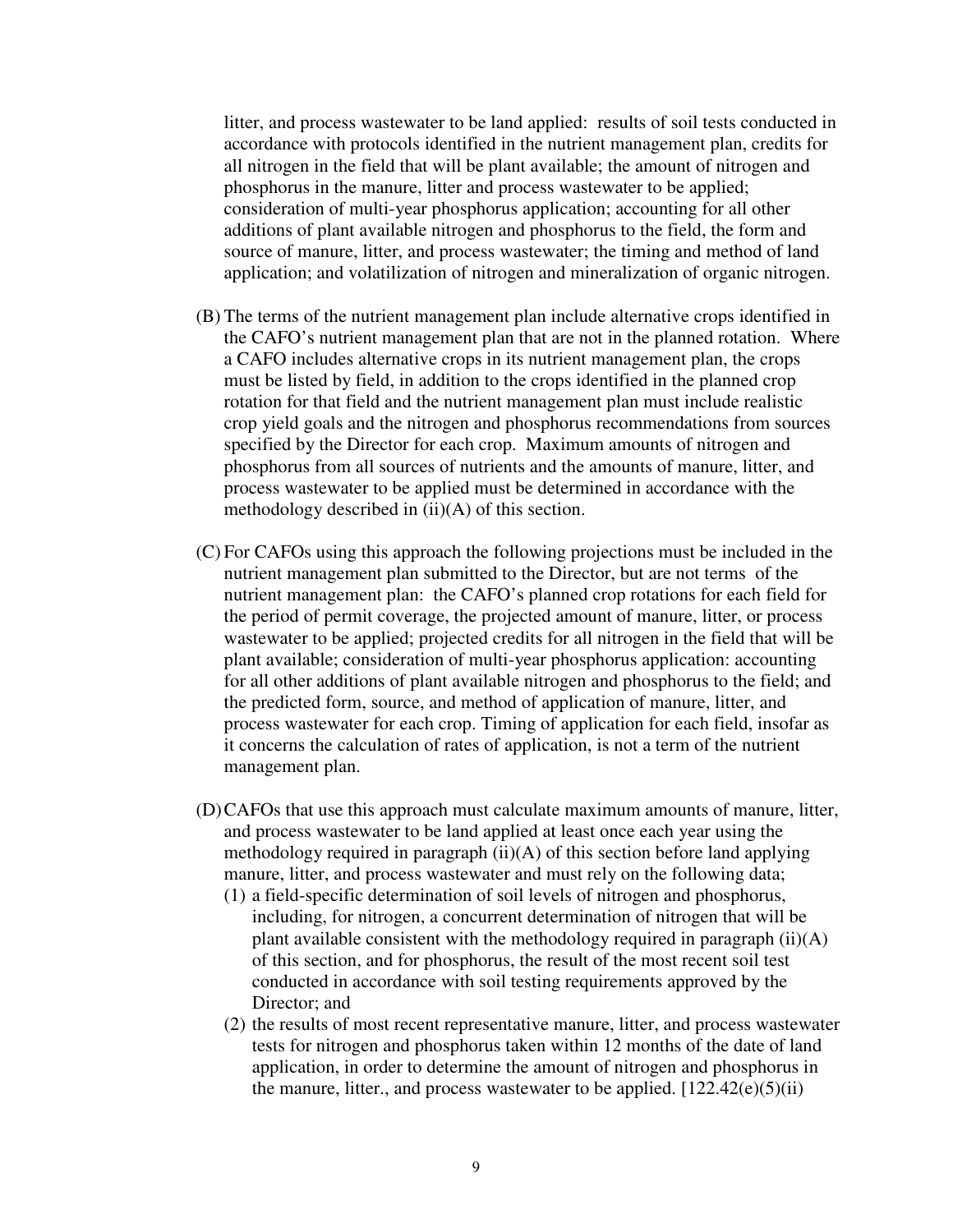- i. Identify and maintain all records necessary to document the development and implementation of the NMP and compliance with the permit.  $[40 \text{ CFR } 122.23(1)(ix)]$
- 2. Signature. The NMP shall be signed by the owner/operator or other signatory authority in accordance with Part VI.E (Signatory Requirements) of this permit. [40 CFR 122.41(k)]
- 3. A current copy of the NMP shall be kept on-site at the permitted facility in accordance with Part IV.C of this permit and provided to the permitting authority upon request. [40 CFR 412.37(c)]
- 4. Changes to the NMP
	- a. The permit recognizes that a CAFO owner or operator may need to make changes to its NMP. When the permittee makes changes to the CAFO's NMP previously submitted to the Director, the CAFO owner or operator must provide the Director with the most current version of the CAFO's NMP and identify changes from the previous version. [40 CFR  $122.42(e)(6)(i)$ ]
	- b. The Director will review the revised NMP. If the Director determines that the changes to the NMP require revision of the terms of the NMP incorporated into the permit issued to the CAFO, the Director must then determine whether such changes are substantial. [40 CFR  $122.42(e)(6)(ii)$ ] Substantial changes to the terms of a NMP incorporated as terms and conditions of a permit include, but are not limited to:  $[40 \text{ CFR } 122.42(e)(6)(iii)]$ 
		- (i) Addition of new land application areas not previously included in the CAFO's NMP, except that if the added land application area is covered by the terms of a NMP incorporated into an existing NPDES permit and the permittee complies with such terms when applying manure, litter, and process wastewater to the added land; [40 CFR  $122.42(e)(6)(iii)(A)$ ]
		- (ii) For NMPs using the Narrative Rate Approach, changes to the maximum amounts of nitrogen and phosphorus derived from all sources for each crop; [40 CFR  $122.42(e)(6)(iii)(B)$ ]
		- (iii)Addition of any crop or other uses not included in the terms of the CAFO's NMP; and [40 CFR 122.42(e)(6)(iii)(C)]
		- (iv) Changes to site specific components of the CAFO's NMP, where such changes are likely to increase the risk of nitrogen and phosphorus transport to waters of the U.S. [40 CFR 122.42(e)(6)(iii)(D)]
	- c. If the changes to the terms of the NMP are not substantial, the Director will include the revised NMP in the permit record, revise the terms of the permit based on the site specific NMP, and notify the permittee and the public of any changes to the terms of the permit based on revisions to the NMP.  $[40 \text{ CFR } 122.42(e)(6)(ii)(A)]$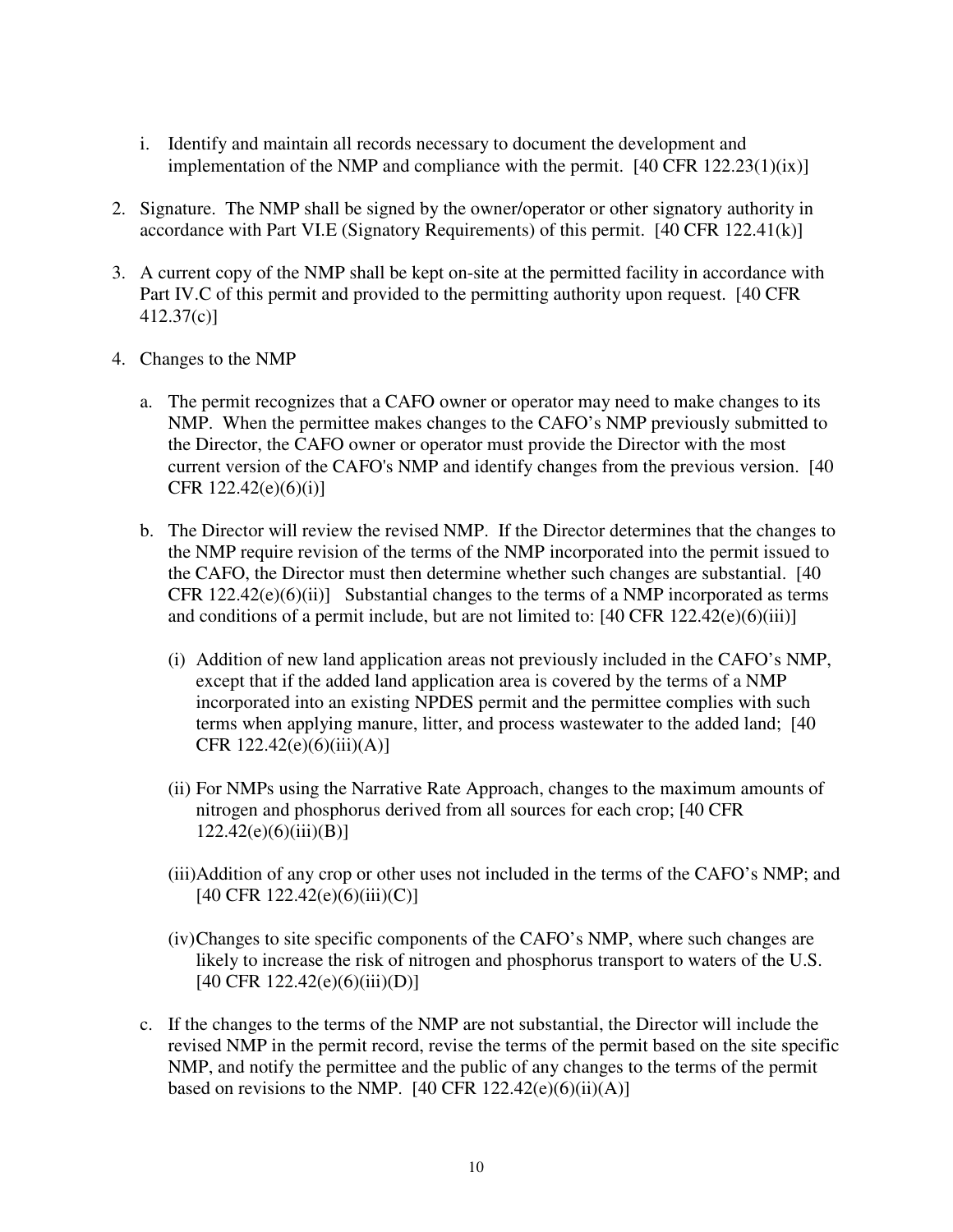d. If the Director determines that the changes to the terms of the NMP are substantial, the Director will notify the public, make the proposed changes and make the information submitted by the CAFO owner or operator available for public review and comment, and respond to all significant comments received during the comment period. The Director may require the permittee to further revise the NMP, if necessary. Once the Director incorporates the revised terms of the NMP into the permit, the Director will notify the permittee of the revised terms and conditions of the permit.  $[40 \text{ CFR } 122.42(e)(6)(ii)(B)]$ 

## **B. Facility Closure**

Abandoned or improperly closed CAFOs pose a pollution threat to surface water and groundwater that can be significant for large facilities and increases due to a lack of proper maintenance and management.

This CAFO permit includes specific closure requirements for lagoons and other surface impoundments, as well as for other manure, litter and process wastewater storage and handling facilities. Under this permit, no such facilities may be abandoned and each must be properly closed as promptly as practicable upon ceasing operation. In addition, any lagoon or other earthen or synthetic lined basin that is not in use for a period of twelve consecutive months must be properly closed unless the facility is financially viable, intends to resume use of the structure at a later date, and either: (1) maintains the structure as though it were actively in use, to prevent compromise of structural integrity; or (2) removes manure and wastewater to a depth of one foot or less and refills the structure with clean water to preserve the integrity of the synthetic or earthen liner. In either case, the permittee must notify EPA of the action taken, and must conduct routine inspections, maintenance, and record keeping as though the structure were in use. Prior to restoration of use of the structure, the permittee shall notify EPA and provide the opportunity for inspection.

All closure of lagoons and other earthen or synthetic lined basins must be consistent with SD NRCS Conservation Practice Standard Code 360 (Closure of Waste Impoundments). Consistent with this standard the permittee must remove all waste materials to the maximum extent practicable and dispose of them in accordance with the permittee's nutrient management plan, unless otherwise authorized by EPA.

Closure of all other manure, litter, or process wastewater storage and handling structures must occur as promptly as practicable after the permittee has ceased to operate, or, if the permittee has not ceased to operate, within 12 months after the date on which the use of the structure ceased. To close a manure, litter, or process wastewater storage and handling structure, the permittee must remove all manure, litter, or process wastewater and dispose of it in accordance with the permittee's nutrient management plan, or document its transfer from the permitted facility in accordance with off-site transfer requirements specified in this permit, unless otherwise authorized by EPA.  $[40 \text{ CFR } 122.23(h)]$ 

## **C. Requirements for the Transfer of Manure, Litter, and Process Wastewater to Other Persons**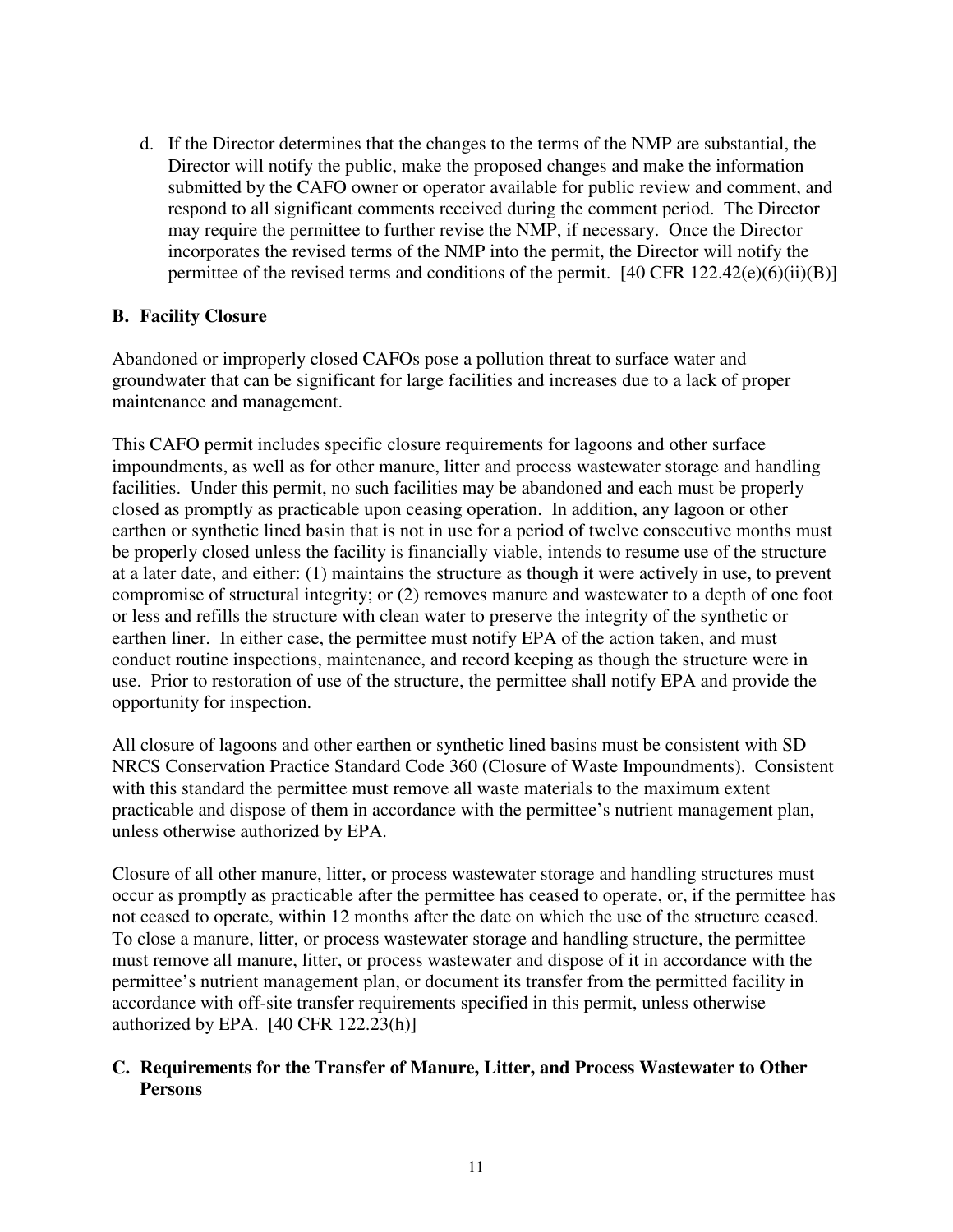Under this CAFO permit, where CAFO-generated manure, litter, or process wastewater is sold or given away the permittee must comply with specific requirements that document the transaction and promote proper management. These include the following conditions:

- a. Maintain records showing the date and amount of manure, litter, and/or process wastewater that leaves the permitted operation;
- b. Record the name and address of the recipient;
- c. Provide the recipient(s) with representative information on the nutrient content of the manure, litter, and/or process wastewater; and
- d. These records must be retained on-site, for a period of five years, and be submitted to the permitting authority upon request.  $[122.42(e)(3)]$

This CAFO permit does not establish requirements for off-site management of CAFO generated manure, litter, or process wastewater. However, the Director can use the documentation specified above to ensure proper management of such materials as appropriate.

# **IV. DISCHARGE MONITORING AND NOTIFICATION REQUIREMENTS**

## **A. Notification of Discharges Resulting from Manure, Litter, and Process Wastewater Storage, Handling, On-site Transport and Application**

This permit provides that in the event of a discharge of pollutants to a water of the United States, the permittee is required to make immediate oral notification within 24-hours to the EPA Region 8, Site Assessment/Emergency Response Program at (303) 293-1788 and notify EPA in writing within five (5) working days of the discharge from the facility. In addition, the permittee must keep a copy of the notification submitted to EPA together with the other records required by this permit. The discharge notification must include: 1) A description of the discharge and its cause, including a description of the flow path to the receiving water body and an estimate of the flow and volume discharged; and 2) The period of non-compliance, including exact dates and times, the anticipated time it is expected to continue, and steps taken or planned to reduce, eliminate and prevent recurrence of the discharge. This reporting requirement is a standard permit condition under 40 CFR 122.41(l)(6). Note that runoff that meets the criteria of the agricultural stormwater exemption does not constitute a point source discharge.

## **B. Monitoring Requirements for All Discharges from Retention Structures**

This CAFO permit provides that in the event of any overflow or other discharge of pollutants from a manure and/or wastewater storage or retention structure, whether or not authorized by this permit, all discharges must be sampled and analyzed, and an estimate of the volume of the release and the date and time must be recorded. [40 CFR 122.41(j)]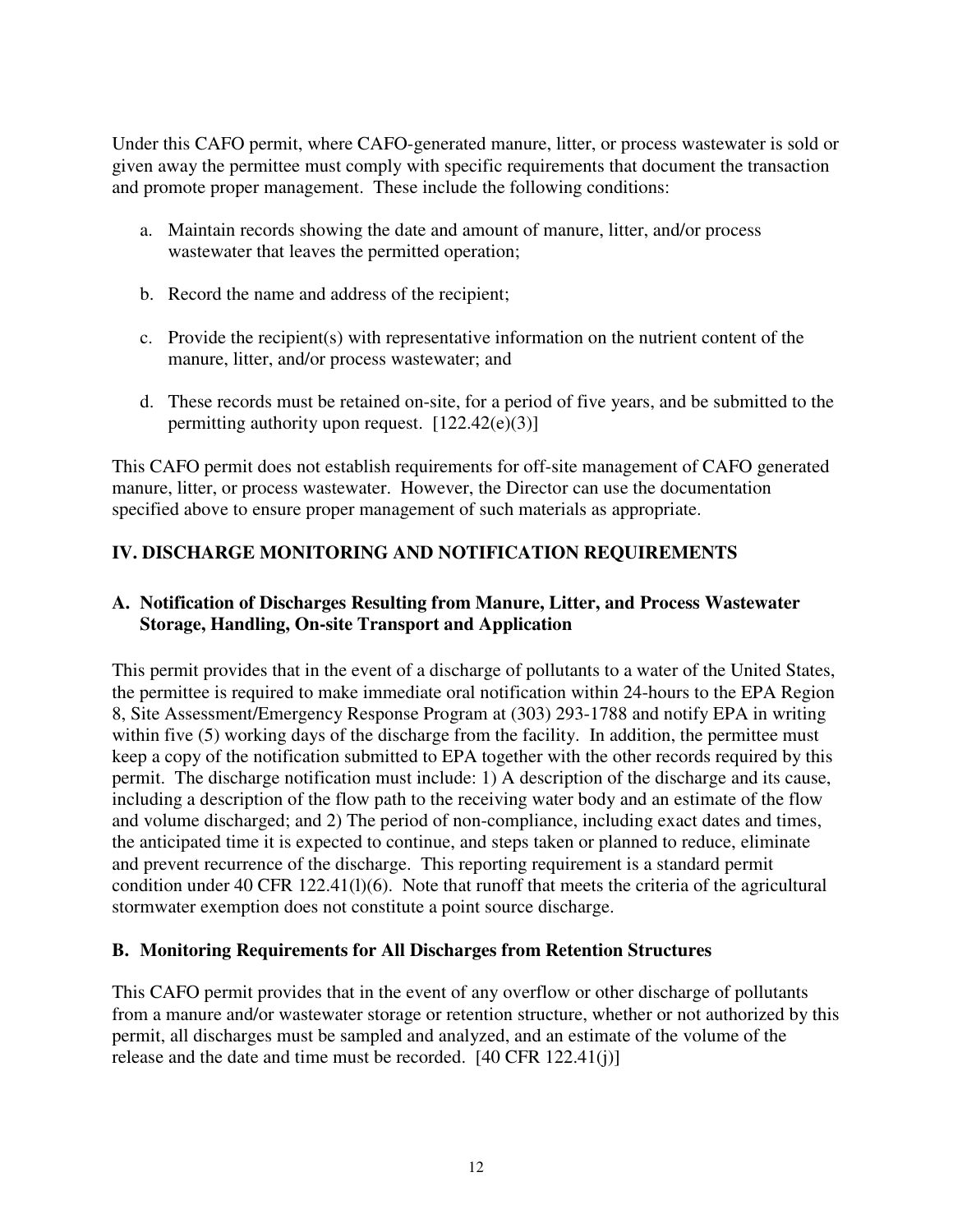Samples must, at a minimum, be analyzed for the following parameters: total nitrogen, ammonia nitrogen phosphorus, fecal coliform, five-day biochemical oxygen demand (BOD5), total suspended solids, pH, and temperature. The discharge must be analyzed in accordance with approved EPA methods for water analysis listed in 40 CFR Part 136. [40 CFR 122.41]

If conditions are not safe for sampling, the permittee must provide documentation of why samples could not be collected and analyzed. For example, the permittee may be unable to collect samples during dangerous weather conditions (such as local flooding, high winds, hurricane, tornadoes, electrical storms, etc.). However, once dangerous conditions have passed, the permittee shall collect a sample from the retention structure (pond or lagoon) from which the discharge occurred. [40 CFR 122.41]

# **C. General Inspection, Monitoring, and Record keeping Requirements**

Under this permit, the permittee shall inspect, monitor, and record the results of such inspection and monitoring in accordance with Table IV–A:

| <b>Table IV-A NPDES Large CAFO Permit Record Keeping Requirements</b>                                                                                                                                                                                                                                                                                                                                                                                                                                                         |                   |                                                          |  |
|-------------------------------------------------------------------------------------------------------------------------------------------------------------------------------------------------------------------------------------------------------------------------------------------------------------------------------------------------------------------------------------------------------------------------------------------------------------------------------------------------------------------------------|-------------------|----------------------------------------------------------|--|
| <b>Parameter</b>                                                                                                                                                                                                                                                                                                                                                                                                                                                                                                              | <b>Units</b>      | <b>Frequency</b>                                         |  |
| Permit and Nutrient Management Plan (Note: Required by the NPDES CAFO Regulation –<br>applicable to all CAFOs)                                                                                                                                                                                                                                                                                                                                                                                                                |                   |                                                          |  |
| The CAFO must maintain on-site a copy of the current<br>NPDES permit.                                                                                                                                                                                                                                                                                                                                                                                                                                                         | N/A               | Maintain at all<br>times                                 |  |
| The CAFO must maintain on-site a current site specific<br>NMP that reflects existing operational characteristics. The<br>operation must also maintain on-site all necessary records to<br>document that the NMP is being properly implemented with<br>respect to manure and wastewater generation, storage and<br>handling, and land application. In addition records must be<br>maintained that the development and implementation of the<br>NMP is in accordance with the minimum practices defined<br>in 40 CFR 122.42(e). | N/A               | Maintain at all<br>times                                 |  |
| Soil and Manure/Wastewater Nutrient Analysis (Note: Required by the CAFO ELG - applicable<br>to Large CAFOs)                                                                                                                                                                                                                                                                                                                                                                                                                  |                   |                                                          |  |
| Analysis of manure, litter, and process wastewater to<br>determine nitrogen and phosphorus content.                                                                                                                                                                                                                                                                                                                                                                                                                           | ppm<br>Pounds/ton | At least annually<br>after initial<br>sampling           |  |
| Analysis of soil in all fields where land application activities<br>are conducted to determine phosphorus content. <sup>1</sup>                                                                                                                                                                                                                                                                                                                                                                                               | ppm               | At least once<br>every 5 years after<br>initial sampling |  |
| Operation and Maintenance (Note: Required by the CAFO ELG - applicable to Large CAFOs)                                                                                                                                                                                                                                                                                                                                                                                                                                        |                   |                                                          |  |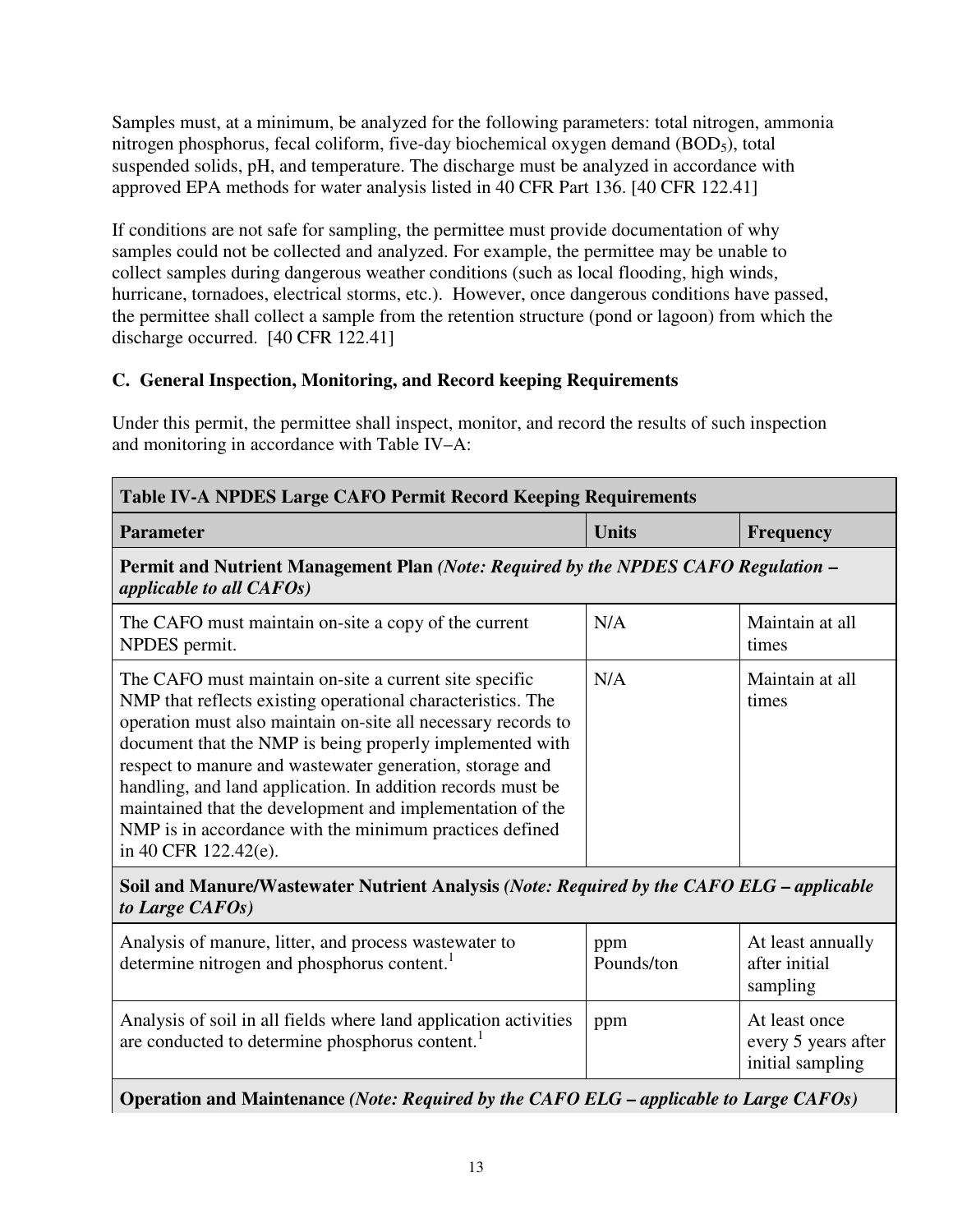| Table IV-A NPDES Large CAFO Permit Record Keeping Requirements                                                                                                                                                                                                                                                                                                                                                                                                           |                                                                                    |                                              |  |
|--------------------------------------------------------------------------------------------------------------------------------------------------------------------------------------------------------------------------------------------------------------------------------------------------------------------------------------------------------------------------------------------------------------------------------------------------------------------------|------------------------------------------------------------------------------------|----------------------------------------------|--|
| <b>Parameter</b>                                                                                                                                                                                                                                                                                                                                                                                                                                                         | <b>Units</b>                                                                       | <b>Frequency</b>                             |  |
| Visual inspection of all water lines                                                                                                                                                                                                                                                                                                                                                                                                                                     | N/A                                                                                | Daily <sup>2</sup>                           |  |
| Documentation of depth of manure and process wastewater<br>in all liquid impoundments                                                                                                                                                                                                                                                                                                                                                                                    | Feet                                                                               | Weekly                                       |  |
| Documentation of all corrective actions taken. Deficiencies<br>not corrected within 30 days must be accompanied by an<br>explanation of the factors preventing immediate correction.                                                                                                                                                                                                                                                                                     | N/A                                                                                | As necessary                                 |  |
| Documentation of animal mortality handling practices                                                                                                                                                                                                                                                                                                                                                                                                                     | N/A                                                                                | As necessary                                 |  |
| Design documentation for all manure, litter, and wastewater storage structures including the following<br>information:<br>Volume for solids accumulation<br>$\bullet$<br>Design treatment volume<br>Total design storage volume <sup>3</sup><br>Days of storage capacity                                                                                                                                                                                                 | Cubic<br>yards/gallons<br>Cubic<br>yards/gallons<br>Cubic<br>yards/gallons<br>Days | Once in the permit<br>term unless<br>revised |  |
| Documentation of all overflows from all manure and wastewater storage structures including: (Note:<br>Required by the NPDES Regulation $-$ applicable to all $CAFOs$ )<br>• Date and time of overflow<br>Estimated volume of overflow<br>Analysis of overflow (as required by the permitting<br>$\bullet$                                                                                                                                                                | Month/day/year<br>Total gallons<br><b>TBD</b>                                      | Per event<br>Per event<br>Per event          |  |
| authority)                                                                                                                                                                                                                                                                                                                                                                                                                                                               |                                                                                    |                                              |  |
| Land Application (Note: Required by the CAFO ELG – applicable to Large CAFOs)<br>For each application event where manure, litter, or process wastewater is applied, documentation of<br>the following by field:<br>• Date of application<br>Method of application<br>٠<br>Weather conditions at the time of application and for<br>$\bullet$<br>24 hours prior to and following application<br>Total amount of nitrogen and phosphorus applied <sup>4</sup><br>$\bullet$ | Month/day/year<br>N/A<br>N/A                                                       | Daily<br>Daily<br>Daily                      |  |
|                                                                                                                                                                                                                                                                                                                                                                                                                                                                          | Pounds/acre                                                                        | Daily                                        |  |
| Documentation of the crop and expected yield for each field<br>Documentation of the actual crop planted and actual yield<br>for each field                                                                                                                                                                                                                                                                                                                               | Bushel/acre                                                                        | Seasonally                                   |  |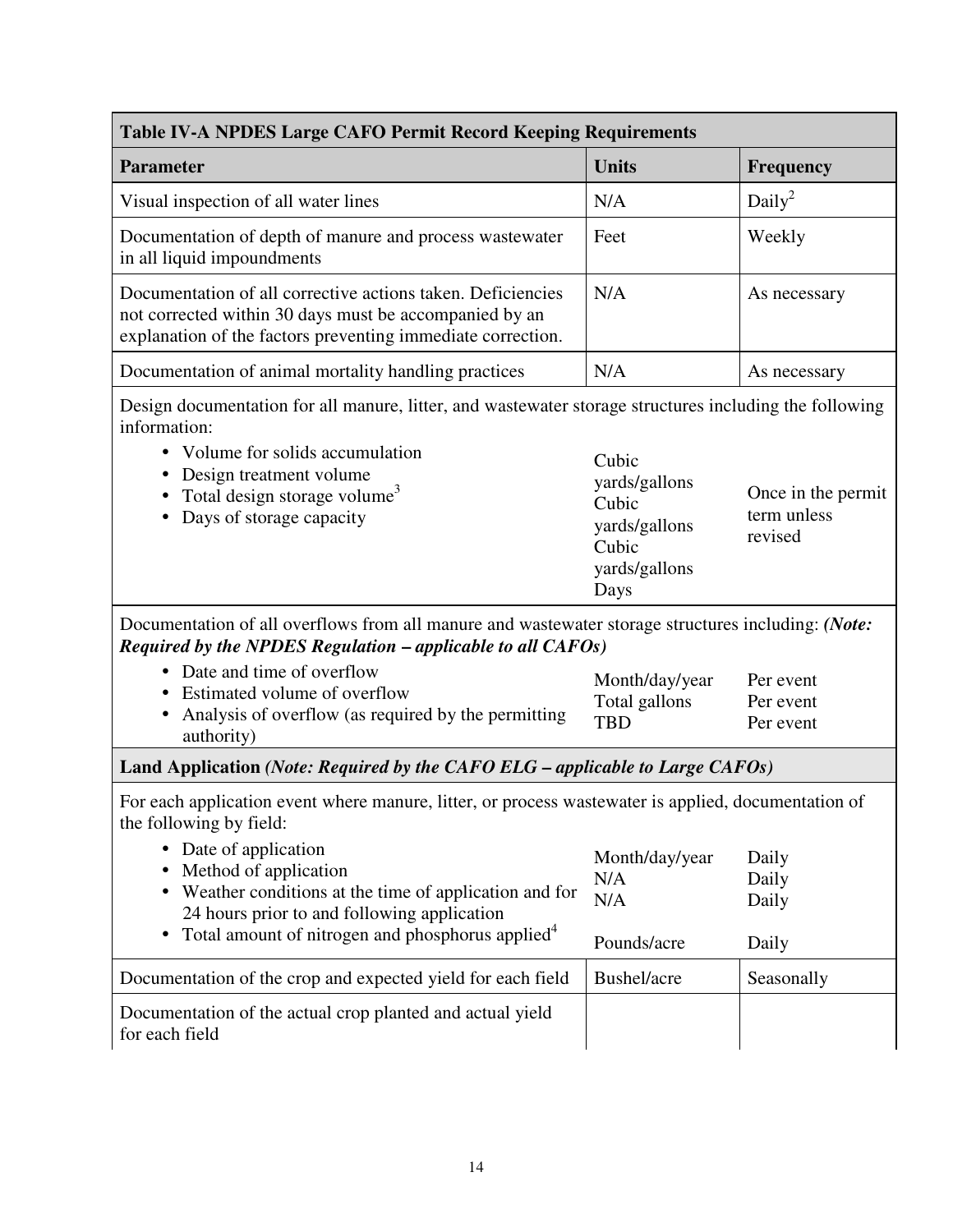| Documentation of test methods and sampling protocols used<br>to sample and analyze manure, litter, and wastewater and<br>soil.                                                            | N/A         | Once in the permit<br>term unless<br>revised |
|-------------------------------------------------------------------------------------------------------------------------------------------------------------------------------------------|-------------|----------------------------------------------|
| Documentation of the basis for the application rates used for<br>each field where manure, litter, or wastewater is applied.                                                               | N/A         | Once in the permit<br>term unless<br>revised |
| Documentation showing the total nitrogen and phosphorus to<br>be applied to each field including nutrients from the<br>application of manure, litter, and wastewater and other<br>sources | Pounds/acre | Once in the permit<br>term unless<br>revised |
| Documentation of manure application equipment inspection                                                                                                                                  | N/A         | Seasonally                                   |

## **Manure Transfer** *(Note: Required by the NPDES CAFO Regulation – applicable to Large CAFOs)*

For all manure transfers the CAFO must maintain the following records:

| • Date of transfer                         | N/A          | As necessary |
|--------------------------------------------|--------------|--------------|
| • Name and address of recipient            | N/A          | As necessary |
| • Approximate amount of manure, litter, or | Tons/gallons | As necessary |
| wastewater transferred                     |              |              |

 $1$  Refer to the state nutrient management technical standard for the specific analyses to be used.

<sup>2</sup> Visual inspections should take place daily during the course of normal operations. The completion of such inspection should be documented in a manner appropriate to the operation. Some operations may wish to maintain a daily log. Other operations may choose to make a weekly entry, when they update other weekly records, that required daily inspections have been completed.

<sup>3</sup> Total design volume includes normal precipitation less evaporation on the surface of the structure for the storage period, normal runoff from the production area for the storage period, 25-year, 24-hour precipitation on the surface of the structure, 25-year, 24-hour runoff from the production area, and residual solids.

<sup>4</sup> Including quantity/volume of manure, litter, or process wastewater applied and the basis for the rate of phosphorus application.

[40 CFR 122.42(e)(2) and (3); 40 CFR 412.37(b) and (c)]

The permittee shall maintain a log recording information obtained during the inspection.

## **V. ANNUAL REPORTING**

Under this permit, the permittee must submit an annual report to the Director by March 31st of each year. The requirement and criteria for the annual report are specified in 40 CFR 122.42(e)(4).

The annual report must include the following information: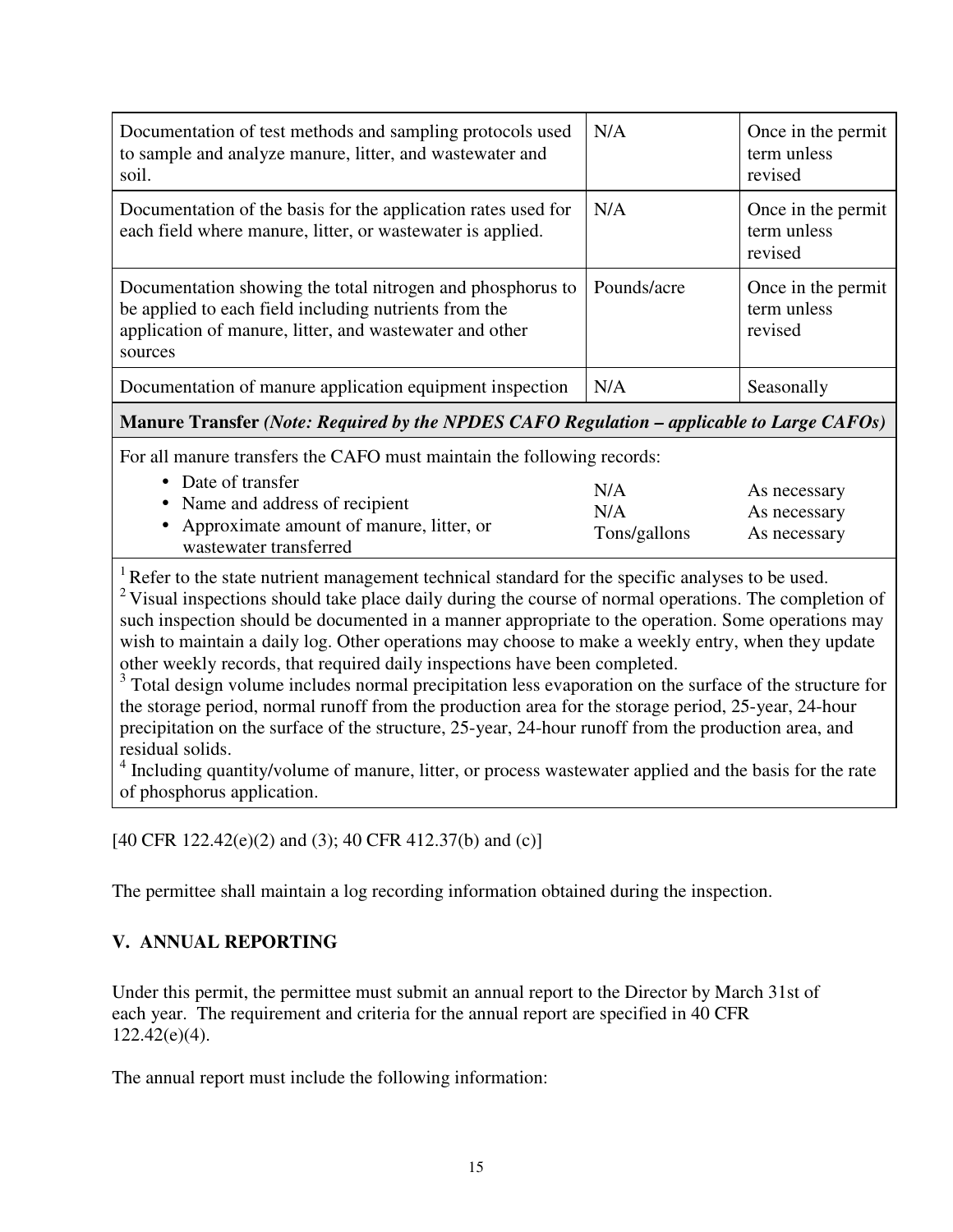- a. The number and type of animals, whether in open confinement or housed under roof;
- b. Estimated amount of total manure, litter and process wastewater generated by the CAFO in the previous 12 months (tons/gallons);
- c. Estimated amount of total manure, litter and process wastewater transferred to other person by the CAFO in the previous 12 months (tons/gallons);
- d. Total number of acres for land application covered by the NMP;
- e. Total number of acres under control of the CAFO that were used for land application of manure, litter and process wastewater in the previous 12 months;
- f. Summary of all manure, litter and process wastewater discharges from the production area that have occurred in the previous 12 months, including date, time, and approximate volume;
- g. A statement indicating whether the current version of the CAFO's NMP was developed or approved by a certified nutrient management planner;
- h. Actual crops planted and actual yields for each field for the preceding 12 months;
- i. Results of all samples of manure, litter or process wastewater for nitrogen and phosphorus content for manure, litter and process wastewater that was land applied;
- j. Results of calculations conducted in accordance with Parts III.A.1.g.i(A) (for the Narrative Rate Approach);
- k. Amount of manure, litter, and process wastewater applied to each field during the preceding 12 months, and;
- l. For CAFOs using the Narrative Rate Approach to address rates of application:
	- The results of any soil testing for nitrogen and phosphorus conducted during the preceding 12 months.
	- The data used in calculations conducted in accordance with Part III.A.1.g.i(A).
	- The amount of any supplemental fertilizer applied during the preceding 12 months.

## **VI. STANDARD CONDITIONS**

This NPDES Permit for CAFOs incorporates the standard conditions applicable to all permits issued under the NPDES program. These conditions consist of: general conditions, proper operation and maintenance, monitoring and records, reporting requirements, signatory requirements, certification, availability of reports, and penalties for violations of permit conditions. Additional information on each of these standard permit conditions is contained in Section VI of this permit [40 CFR Part 122.41].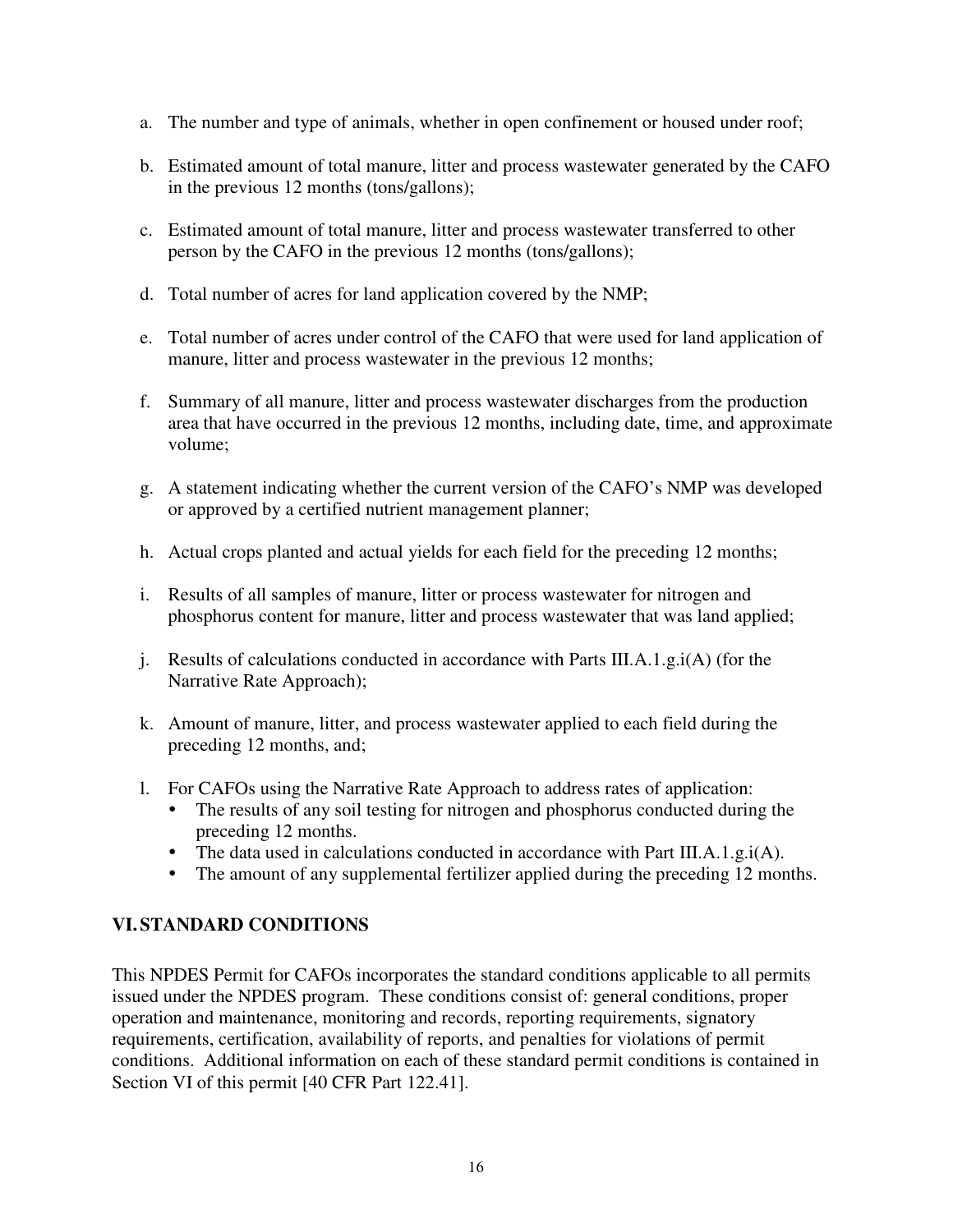**Endangered Species Act (ESA) Requirements:** Section 7(a) of the Endangered Species Act requires federal agencies to insure that any actions authorized, funded, or carried out by an Agency are not likely to jeopardize the continued existence of any federally-listed endangered or threatened species or adversely modify or destroy critical habitat of such species.

Federally listed threatened, endangered and candidate species and proposed and designated critical habitat found in Corson County, South Dakota include:

### **South Dakota - Endangered Species by County List (updated 28 November 2012)**

| Whooping Crane (Grus americana)        | Н.           |
|----------------------------------------|--------------|
| Piping Plover (Charadrius melodus)     | $\mathbf{r}$ |
| Least tern (Sterna antillarum)         | E,           |
| Sprague's pipit (Anthus spragueii)     | €            |
| Pallid sturgeon (Scaphirhynchus albus) | E,           |
| Black-footed ferret (Mustela nigripes) | E.           |

- T Threatened
- E Endangered
- C Candidate

The above information was obtained from the following website: **http://www.fws.gov/southdakotafieldoffice/** 

EPA finds that this permit is "Not Likely to Adversely Affect" any of the species listed above by the US Fish and Wildlife Service under the Endangered Species Act. This facility is a no discharge facility. The closest named water stream is Oak Creek. Oak Creek is a tributary to the Missouri River.

**National Historic Preservation Act (NHPA) Requirements:** Section 106 of the National Historic Preservation Act (NHPA), 16 U.S.C. § 470(f) requires that federal agencies consider the effects of federal undertakings on historic properties. EPA has evaluated its planned reissuance of the NPDES permit for Corson County Feeders to assess this action's potential effects on any listed or eligible historic properties or cultural resources. EPA does not anticipate any impacts on listed/eligible historic properties or cultural resources because this permit is a renewal and will not be associated with any new ground disturbance or changes to the volume or point of discharge. During the public comment period, EPA notified the Tribal Historic Preservation Offices (THPOs) of the Standing Rock Sioux Tribe Reservation of our planned issuance of this NPDES permit and requested their input on potential effects on historic properties and EPA's preliminary determination in this regard.

Comments received and addressed below:

Response to Comments, Wulf Cattle Depot Permit (SD-0034606)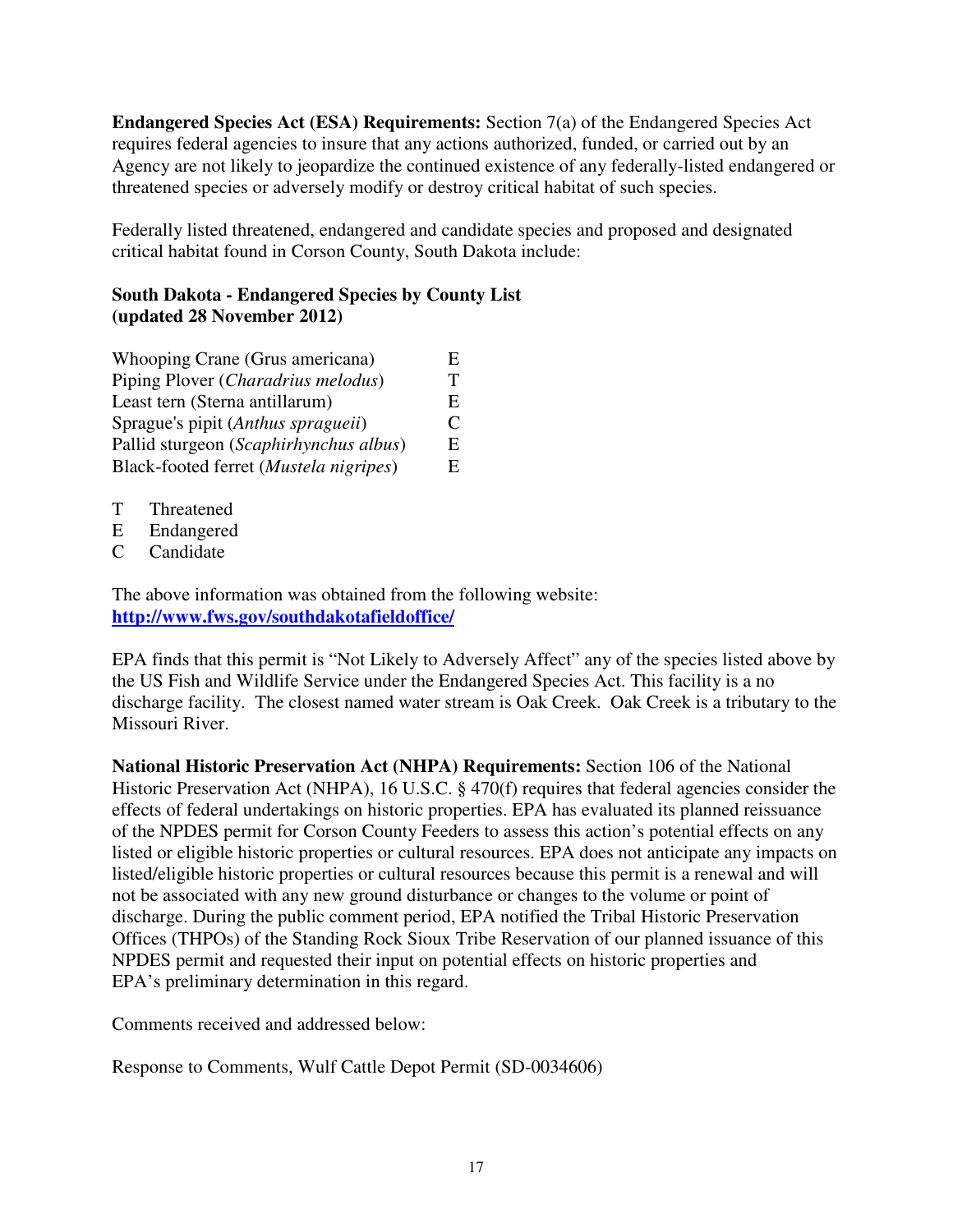The only comments received where from the South Dakota Department of Environment and Natural Resources. A summary of the significant comments and the responses to those comments are given below:

1. Natural Resource Conservation Service (NRCS) technical standards 360 and 590 are referenced. It is not clear if the national standards or South Dakota NRCS standards are referenced. The SD NRCS 590 standard changed in December of 2012 http://efotg.sc.egov.usda.gov/references/public/SD/590.pdf. It does not appear the current standard is met by the operation's nutrient management plan. We also believe it unlikely the nutrient management plan meets the current NRCS national standard. **We recommend that EPA clarify whether the national NRCS standards or South Dakota NRCS standards are required to be implemented.** 

*Response: Once a national standard is released, individual states have 12 months to review the national standard and adapt it for state-specific conditions. The national standards cannot be used directly by a facility, permitee or State, and a state-specific standard for each state must be developed. Therefore, in this permit, it will be the South Dakota NRCS standards that permittee is required to comply with.* 

*Therefore, EPA has changed Part II.A.4 from the "United States Department of Agriculture (USDA), Natural Resources Conservation Service (NRCS) technical standards (available at http://efotg.nrcs.usda.gov/references/public/SD/590\_Notice264.pdf"to"South Dakota Natural Resources Conservation Service (NRCS) technical standards http://efotg.sc.egov.usda.gov/references/public/SD/590.pdf."*

*Additionally, any place in the permit or Statement of Basis where a NRCS Standard has been referenced, the state abbreviation "SD" has been added beforehand for clarification.* 

*Part III.B of the permit requires all closure of lagoons and other earthen or synthetic lined basins must be consistent with NRCS Conservation Practice Standard Code 360 (Closure of Waste Impoundments). EPA has added "SD" before NRCS Conservation Practice Standard Code 360 and added following web link (http://efotg.sc.egov.usda.gov/references/public/SD/360.pdf for clarification.* 

2. Based on our review of the nutrient management plan, it is unclear whether all of EPA's required nutrient management planning technical standards will be met. We did not verify they were all present, but we did not see anything referencing acceptable methods for soil or manure sampling or acceptable laboratories. This issue may be addressed if the current South Dakota NRCS 590 standard is referenced. **We recommend EPA verify that all EPA required technical standards are met by the nutrient management plan.**

*Response: For soil sampling, the South Dakota NRCS 590 standard requires, "Soil samples will be taken as per SDSU recommendations found in the SDSU Soil Testing Laboratory Soil Sample Information Sheet, or SDSU-FS935, "Recommended Soil Sampling Methods for South Dakota." See Section A, Part g) of the NMP: Protocols for Manure and Soil Testing in the NMP which states soil samples will be collected and prepared according to the FS*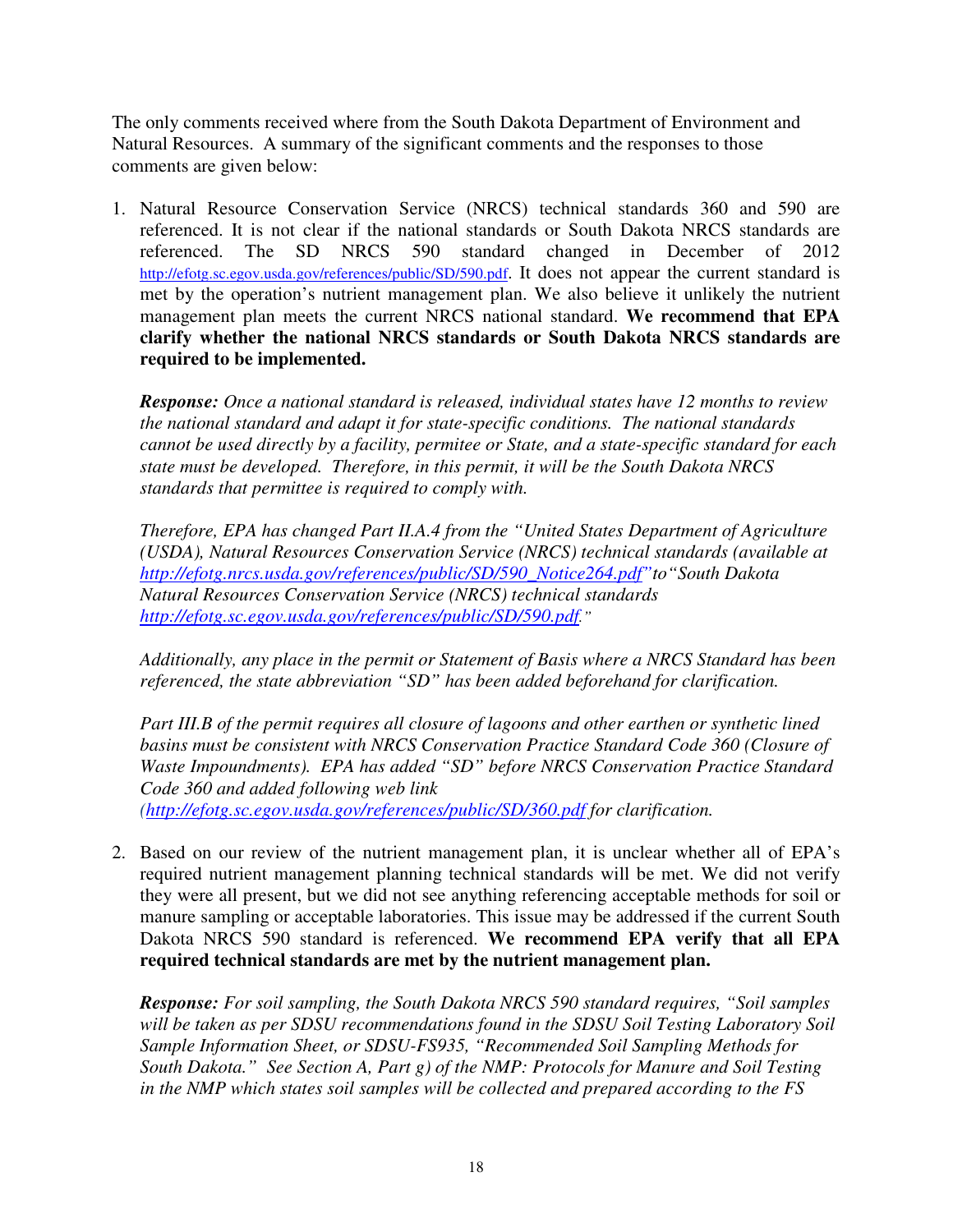*935, "Recommended Soil Sampling Methods for South Dakota." For manure sampling, SD NRCS 590 Standard Code requires "Samples must be collected, prepared, stored, and shipped, following SDSU guidance (SD-NRCS-FS-36) or industry practice." See Section A, Part h) of the NMP: Protocols for Land Application of Manure and Wastewater which states land application of manure will be done in accordance with SDSU EC 750. SDSU EC 750 is a fertilizer recommendation guide and not a sampling method. A copy of the SD NRCS Fact Sheet-36 is located in Section N of the NMP.* 

*However, in response to comments, EPA has required the facility to update its NMP which now states,* 

*"Soil samples will be collected and prepared according to the FS 935, "Recommended Soil Sampling Methods for South Dakota". Testing will be conducted by an Agvise Laboratories using analytical procedures. Agvise Laboratories is located at 902 13 Street North, P.O. Box 187, Benson, MN 56215. Soil sampling areas will be taken from uniform areas. A certification of the location and number of representative cores collected from the field will be submitted with each soil test. A representative number of cores will be taken from each area by either of the following methods:* 

- *Soil sample cores will be taken to a depth of 24 inches. The top 6 to 8 inches of each core will be combined to obtain a surface sample. The remaining portions of each core will be combined to obtain a profile sample. The surface sample will be tested for organic matter, pH, phosphorus, potassium, and nitrate-N. The profile sample will be tested for nitrate-N.*
- *Surface and profile samples will be obtained from separate cores. Surface sample cores will be taken to a depth of 6 to 8 inches and will be tested for organic matter, pH, phosphorus, and potassium. Profile soil sample cores will be taken to a depth of 24 inches and will be tested for nitrate-N.*

*Each field will have a surface soil test taken within 12 months prior to the first year of a new plan, and thereafter a minimum of every three years, when used for land application of manure, litter, or process wastewater. Annual testing will be conducted during the permit cycle if manure, litter, or process wastewater is applied two or more consecutive years. Profile soil samples will be taken within 12 months prior to any land application of manure, litter, or process wastewater.* 

*Manure, litter, compost, and process wastewater will be analyzed a minimum of once annually for total nitrogen, organic nitrogen, ammonium-nitrogen, phosphorus, and moisture content. Manure samples will be collected, prepared, stored and shipped in accordance with Fact Sheet SD-NRCS-FS-36, "Sampling Manure for Nutrient Management"; this can be found in Section O. Testing will be conducted by either "Minnesota Valley Testing Laboratories, Inc located at 1126 N. Front St., New Ulm, MN, or by South Dakota State University testing lab. A form for the SDSU testing lab is located in Section O."*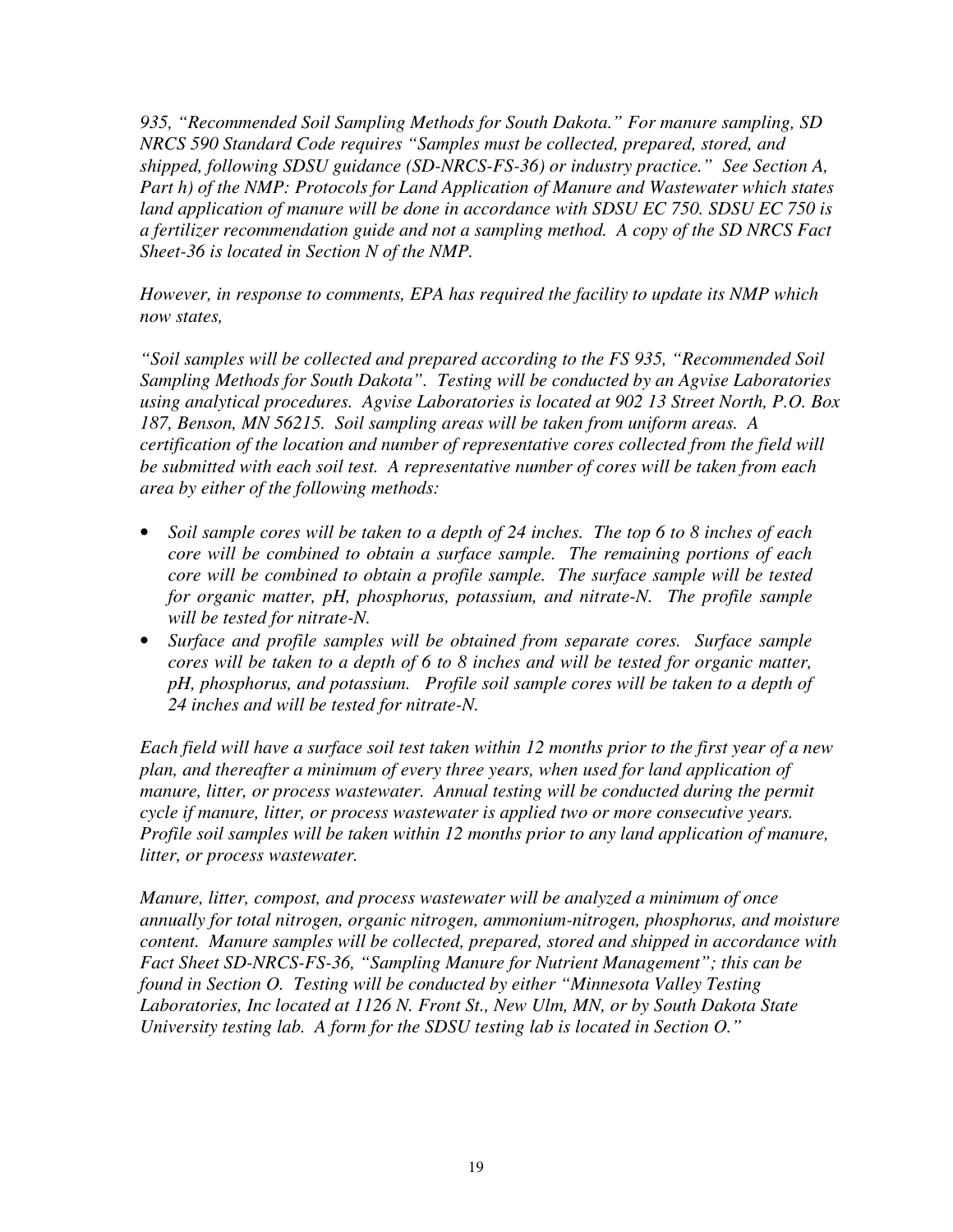3. **We recommend that EPA verify field ownership for the manure application agreements with the county. One of the most common p80roblems we see in our review of nutrient management plans is people other than the land owner signing agreements.** One of the manure application agreements is signed by a trustee on behalf of a trust. **We recommend EPA verify the trustee is the sole trustee or has the authority to sign on behalf of all trustees.** 

*Response: Part VI.A.5 of the permit states, "The issuance of this permit does not convey any property rights of any sort, or any exclusive privileges, nor does it authorize any injury to private property or any invasion of personal rights, nor any infringement of Federal, State/Tribal or local laws or regulations."* 

4. The nutrient management plan allows the producer to transfer manure to others, bypassing the permit's main nutrient management planning requirements. **DENR wants EPA and the producer to know that if we receive complaints about manure transferred to land where South Dakota claims jurisdiction, we may require the operation to comply with section 1.2.2.4. of DENR's general permit, which requires out of state operations get permit coverage under the general permit for nutrient management planning activities in South Dakota.** 

### *Response: Comment received.*

5. The receiving water section of the Statement of Basis appears to use beneficial uses adopted by the Standing Rock Tribe, but not yet approved by EPA. Even though the permit is for no discharge, we question this use.

*Response: EPA has also added the designated uses of the Missouri River (Lake Oahe) to the Statement of Basis.*

6. The marker location in pond #4 is not shown on the plans. Since the pond does not have a flat bottom, putting the marker in different locations could change the maximum operating level. All the ponds except for pond #4 do not have markers because the interpond piping is at the maximum operating level. If ice blocking the interpond piping might be an issue, EPA may want to require a permanent marker for all the holding ponds. **We recommend EPA require a pond marker location for pond #4 and verify with the depth at that location, the marker detail is adequate.**

*Response: A staff gauge (or depth marker) is located in pond #4 as shown on Sheet 20 of the as-built diagrams.* 

7. On sheet 29, it appears the cleanout is going in the wrong direction.

*Response: The arrows on Sheet 29 indicate the locations of the sewer clean-outs on the sewer line and not the flow direction. Flow direction will be dictated by gravity as all lines are gravity-fed and all sewer lines flow by gravity to Pond #4.*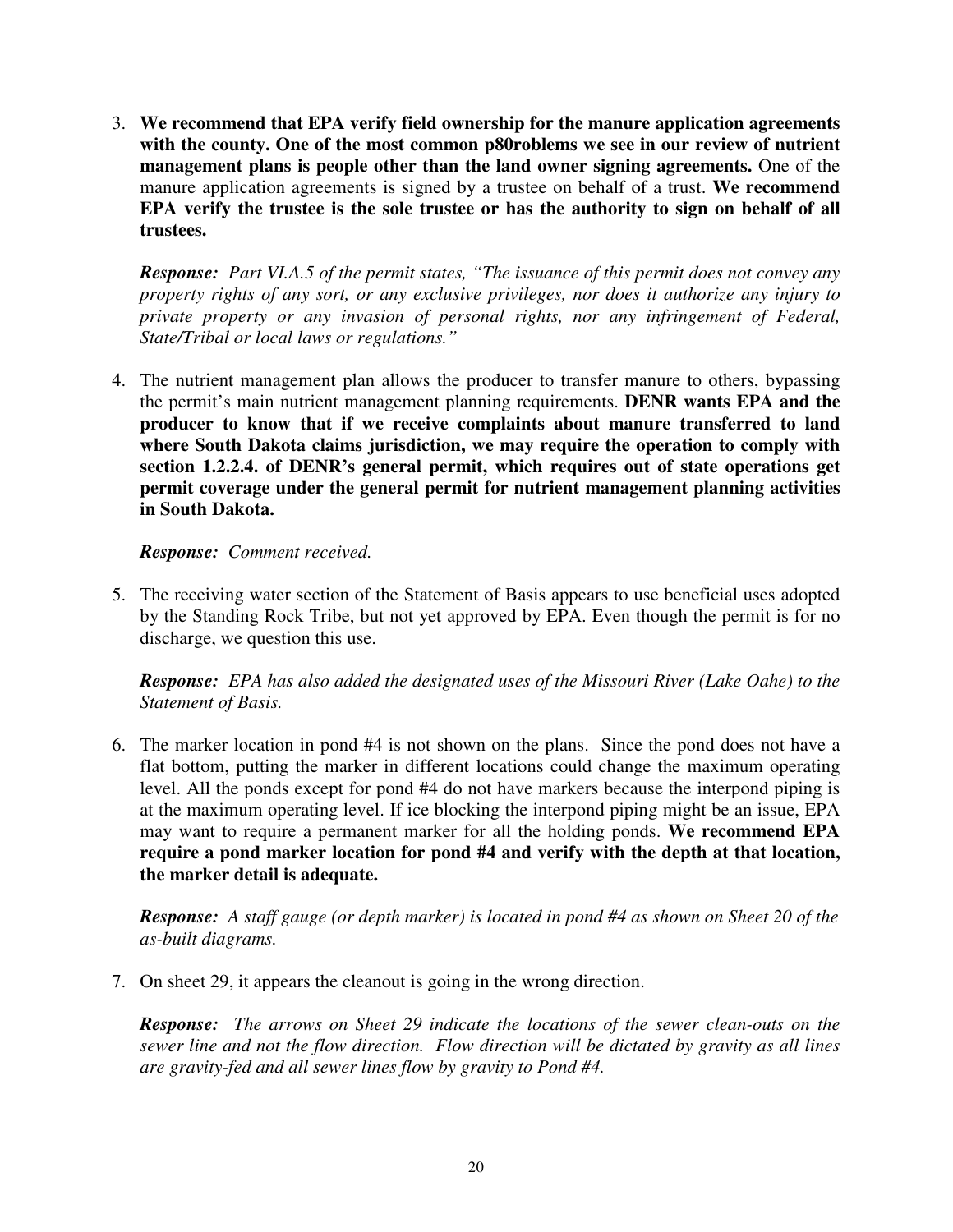*However, the "Typical Cleanout Detail" on the lower left-hand corner of Sheet 29 is used to illustrate a typical cleanout design. The flow direction on this is incorrect and the engineering company has been notified of this error and informed that the "Typical Cleanout Detail" design/diagram needs to be modified.* 

*However, all clean-out locations and flow directions for this facility are correctly indicated on the as-built.* 

8. It appears that the operation is using the railroad right of way for a conveyance. Our experience is railroads do not normally allow drainage in their right of way. **We recommend the operation get an easement from the railroad to allow this.** 

*Response: Part VI.A.5 of the permit states, "The issuance of this permit does not convey any property rights of any sort, or any exclusive privileges, nor does it authorize any injury to private property or any invasion of personal rights, nor any infringement of Federal, State/Tribal or local laws or regulations."* 

9. The plans show the use of significant lengths of dual wall HDPE piping. The South Dakota Natural Resources Conservation Service has had issues with cracking of dual wall or dual wall HDPE pipe when used in dams and no longer allows its use except in culvert applications**. Because of this we strongly recommend the engineer contact the manufacturer to ensure the specifications are adequate for the pipe installation in this application to ensure this pipe remains watertight.**

*Response: Part VI.B of the permit requires the permittee to properly operate and maintain all facilities and systems of treatment and control (and related appurtenances) which are installed or used by the permittee to achieve compliance with the conditions of this permit. Proper operation and maintenance includes the operation of backup or auxiliary facilities or similar systems only when necessary to achieve compliance with the conditions of the permit.* 

10. The O&M guideline is unsigned and contained emergency contact information for DENR. **We recommend the O&M be signed and that EPA's emergency contact information replace DENR's.** 

*Response: The O&M guideline has been modified to replace the State's contact information with EPA's contact information and the updated guideline has been signed and included in the NMP.* 

11. We did not see any flood routing calculations included with the manure management system's design. Flood routing calculations show how quickly the sediment basin will empty into the holding pond, if water is retained in the sediment basin, how far it will back up in the lots, and that it will not overflow and leave the manure management system. DENR requires the modeling show one foot of freeboard is available in the sediment basin. **We recommend EPA require flood routing of the sediment basins.**